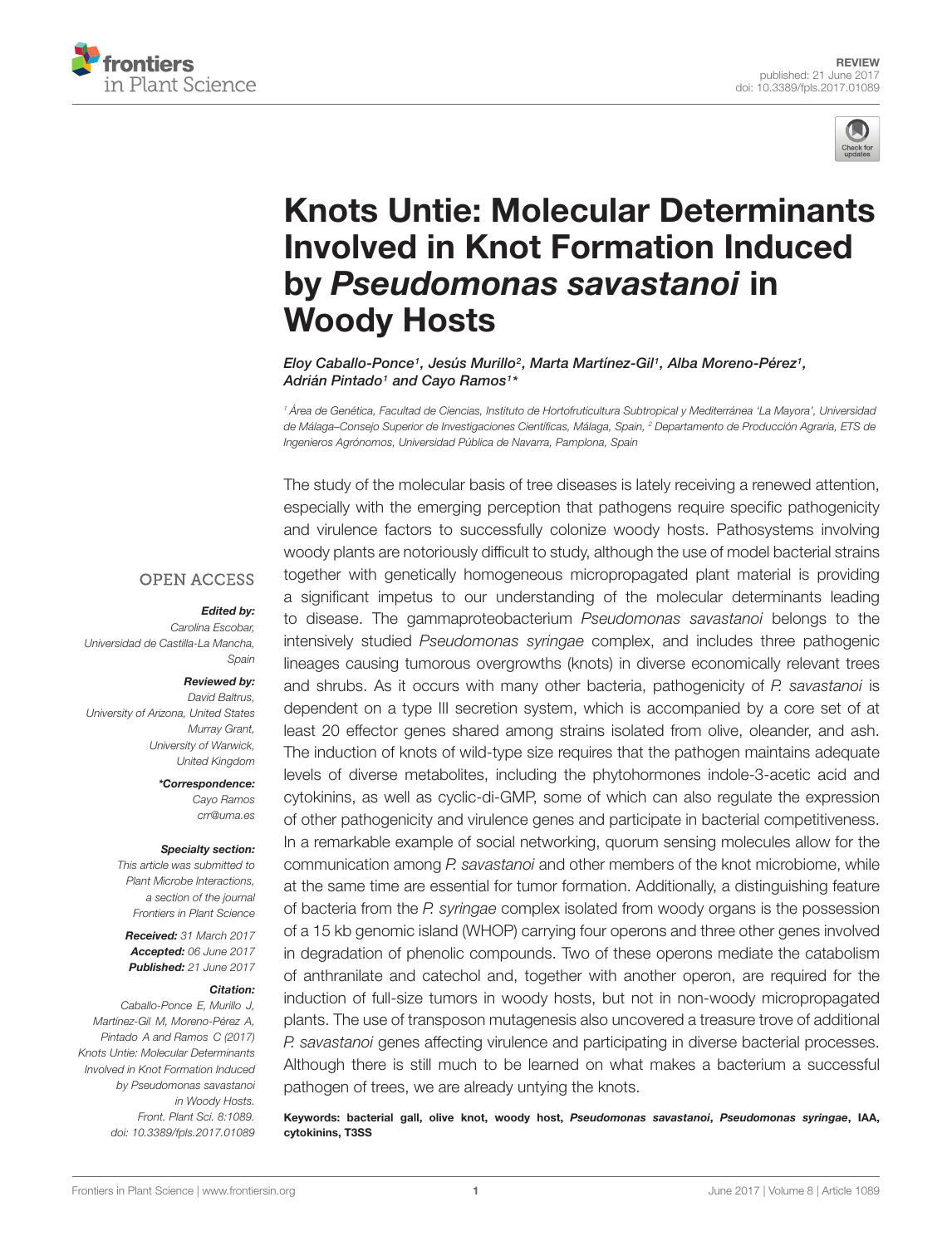# KNOT, KNOT, WHO'S THERE?

Bacterial galls are characterized by tumorous overgrowths, also known as knots, produced on the stems, leaves, and roots of plants infected with certain bacterial phytopathogens and constitute an important group of plant diseases that cause serious reductions in crop yields and considerable economic losses [\(Agrios, 2005\)](#page-11-0). Records of bacterial galls go back many centuries; Theophrastus' description of the formation of knots on the trunks and branches of olive trees in the fourth century B.C. is likely one of the first clear descriptions of plant diseases [\(Iacobellis, 2001\)](#page-13-0). In contrast, the causal relationship between bacteria and plant galls was not clearly established until the end of the nineteenth century by the Italian plant pathologists Luigi Savastano and Fridiano Cavara; they determined the bacterial etiology of olive knot disease (Pseudomonas savastanoi pv. savastanoi) [\(Pierce,](#page-14-0) [1891\)](#page-14-0) and crown gall of grape (Agrobacterium tumefaciens) [\(Cavara, 1897\)](#page-12-0). From then, several bacterial species and genera have been demonstrated to cause galls on plants.

Agrobacterium tumefaciens and related species, the only gallinducing bacterial species that transfer and integrate a fragment of its own DNA (i.e., the T-DNA), into the plant genome [\(Chilton](#page-12-1) [et al., 1977\)](#page-12-1), cause galls at the base of the trunk and roots on a wide range of woody plant species [\(Gelvin, 2003\)](#page-12-2). Over 90 families of plants have been found to be susceptible to crown gall disease. However, the bacteria are primarily found in nature on woody plants, such as stone fruits, pome fruits, willows, and grapes [\(Gelvin, 2003;](#page-12-2) [Pulawska, 2010\)](#page-14-1). Due to their unique mode of action, these species of bacteria have been converted into both a relevant model for the study of plant–bacteria interactions and a biotechnological tool for plant breeding and transformation.

Carrot bacterial gall, first tentatively attributed to A. tumefaciens or to the root knot nematode Meloidogyne spp., is caused by distinctive Gram-negative bacteria, Rhizobacter dauci, which were not recorded in plant bacteriology until the end of the 1980s. Infected plants develop galls along the entire length of the storage roots from the crown to the root tip [\(Goto](#page-12-3) [and Kuwata, 1988\)](#page-12-3). R. dauci appears to have an extremely wide host range and produces galls on the roots, stems and tubers of at least 46 plant species from 24 families, including relevant vegetables such as tomato and cabbage as well as many common weeds [\(Kawarazaki et al., 2009,](#page-13-1) [2012\)](#page-13-2).

Pantoea agglomerans, a species of commensal bacteria associated with many plant species, has evolved into a host-specific gall-forming pathogen by acquiring a plasmidborne pathogenicity island. The best-known strains belong to P. agglomerans pathovars betae and gypsophilae. While P. agglomerans pv. betae elicits gall formation in both gypsophila (Gypsophila paniculata L) and beet (Beta vulgaris L.), P. agglomerans pv. gypsophilae induces symptoms only in gypsophila [\(Barash and Manulis-Sasson, 2007\)](#page-11-1). Interestingly, P. agglomerans strains inhabiting olive trees as harmless endophytes have been shown to cooperate with strains of P. savastanoi, forming a stable bacterial consortium that increases the severity of olive knot disease [\(Hosni et al., 2011\)](#page-12-4).

Rhodococcus fascians, an actinomycete that induces the formation of tissue hyperplasia (i.e., leafy gall syndrome), is the only described species of Gram-positive  $(+)$  bacteria that causes plant galls. R. fascians infects a wide range of plants, primarily dicotyledonous herbs; it initiates the formation of leafy galls consisting of amplified shoot centers and inhibits shoot growth. Because of similarities in disease symptoms and the host range, it was hypothesized that R. fascians might be the Gram-positive counterpart of A. tumefaciens. However, transfer of bacterial DNA to the plant genome could not be demonstrated for this bacterium [\(Goethals et al., 2001\)](#page-12-5).

Although diverse gall-forming bacteria exhibit common features during infection and symptom development, such as the production of phytohormones, different bacteria use distinctive systems to produce galls. In this review, we focus on the molecular mechanisms involved in tumor formation by a model bacterial pathogen of woody hosts, P. savastanoi.

# TUMORIGENIC PATHOVARS OF P. savastanoi

The species P. savastanoi is a member of the Pseudomonas syringae complex and includes four pathovars causing knots or excrescences in woody hosts. These are P. savastanoi pv. savastanoi (Psv), pv. nerii (Psn), pv. fraxini (Psf) and pv. retacarpa (Psr), comprising isolates from olive (Olea europaea), oleander (Nerium oleander), ash (Fraxinus excelsior) and Spanish broom (Retama sphaerocarpa), respectively [\(Gardan et al., 1992a;](#page-12-6) [Bull](#page-11-2) [et al., 2010\)](#page-11-2) (**[Table 1](#page-2-0)**). Additionally, DNA-DNA hybridization studies formally classified the causative agents of bacterial brown spot of soybeans and halo blight disease of beans into the species P. savastanoi (i.e., P. savastanoi pv. glycinea and P. savastanoi pv. phaseolicola, respectively) [\(Gardan et al., 1992a\)](#page-12-6). However, it is now clear that P. savastanoi belongs to a larger phylogenetic group, which should be called P. amygdali when elevated to the species rank, comprising 25 pathovars and four additional Pseudomonas species, and that pathovars Psv, Psn, Psf, and Psr are phylogenetically closer to other pathovars infecting trees than to pv. glycinea and pv. phaseolicola [\(Gardan et al., 1999;](#page-12-7) [Nowell](#page-13-3) [et al., 2014;](#page-13-3) [Baltrus et al., 2017\)](#page-11-3). Remarkably, this phylogenetic group, also known as genomospecies 2 [\(Gardan et al., 1999\)](#page-12-7) and phylogroup 3 [\(Baltrus et al., 2017\)](#page-11-3), is the only one from the P. syringae complex containing bacteria causing tumors in woody hosts, namely Psv, Psn, Psr, P. meliae, P. tremae and P. syringae pathovars cerasicola, daphniphylli, dendropanacis, myricae, and rhaphiolepidis [\(Lamichhane et al., 2014\)](#page-13-4).

While artificial infections with Psv, Psn, and Psr strains cause knots, Psf isolates induce cankers accompanied by wart-like excrescences in both ash and olive. Psv strains induce knot formation in olive and ash but not in oleander, whereas Psn strains can infect all three hosts. In contrast, the host range of Psr isolates is restricted to Spanish broom [\(Janse, 1982;](#page-13-5) [Iacobellis et al., 1998;](#page-13-6) [Ramos et al., 2012\)](#page-14-2). Knot formation by P. savastanoi has also been described in several other hosts, including jasmine [\(Gardan et al., 1992b\)](#page-12-8), privet [\(Gardan et al.,](#page-12-8) [1992b\)](#page-12-8), mock privet [\(Gardan et al., 1992b\)](#page-12-8), forsythia [\(Bradbury,](#page-11-4) [1986\)](#page-11-4), buckthorn [\(Temsah et al., 2007a\)](#page-15-0), fontanesia [\(Mirik et al.,](#page-13-7) [2011\)](#page-13-7), pomegranate [\(Bozkurt et al., 2014\)](#page-11-5), myrtle [\(Goumas et al.,](#page-12-9)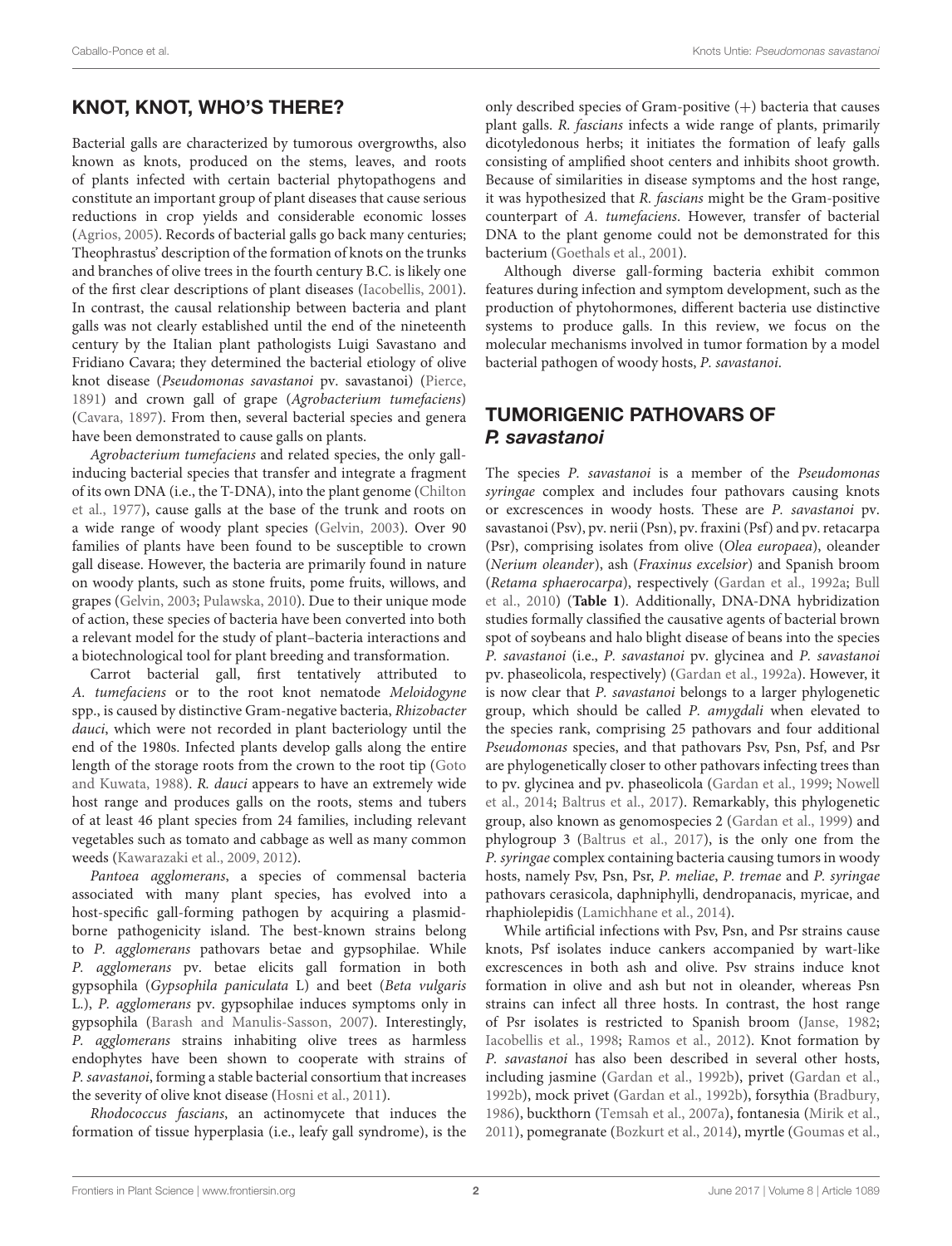| <b>Host family</b> | Host genera/species      | Common name      | Pathovar <sup>a</sup>   | Reference             |  |
|--------------------|--------------------------|------------------|-------------------------|-----------------------|--|
| Apocynaceae        | Mandevilla spp.          | Dipladenia       | <b>NA</b>               | Eltibany et al., 2012 |  |
|                    | Nerium oleander          | Oleander         | nerii                   | Janse, 1982           |  |
| Fabaceae           | Retama sphaerocarpa      | Spanish broom    | retacarpa               | Alvarez et al., 1998  |  |
| Lythraceae         | Punica granatum          | Pomegranate      | savastanoib             | Bozkurt et al., 2014  |  |
| Myrtaceae          | Myrtus communis          | Myrtle           | <b>NA</b>               | Temsah et al., 2007b  |  |
| Oleaceae           | Fontanesia phillyreoides | Fontanesia       | savastanoi <sup>b</sup> | Mirik et al., 2011    |  |
|                    | Forsythia spp.           | Forsythia        | <b>NA</b>               | Bradbury, 1986        |  |
|                    | Fraxinus excelsior       | Ash              | fraxini                 | Janse, 1982           |  |
|                    | Jasminum spp.            | Jasmine          | <b>NA</b>               | Gardan et al., 1992b  |  |
|                    | Ligustrum spp.           | Privet           | <b>NA</b>               | Gardan et al., 1992b  |  |
|                    | Olea europaea            | Olive            | savastanoi              | Janse, 1982           |  |
|                    | Osmanthus fragrans       | Sweet olive      | <b>NA</b>               | Cinelli et al., 2013  |  |
|                    | Phillyrea spp.           | Mock privet      | <b>NA</b>               | Gardan et al., 1992b  |  |
| Rhamnaceae         | Rhamnus alaternus        | <b>Buckthorn</b> | <b>NA</b>               | Temsah et al., 2007a  |  |

<span id="page-2-0"></span>**TABLE 1** | Pathovar assignation of P. savastanoi strains isolated from diverse woody hosts.

a<sub>NA</sub>, not assigned.

bFor fontanesia and pomegranate isolates, the assignation to pv. savastanoi was based in biochemical tests, fatty acid profiling, and PCR.

[2000;](#page-12-9) [Temsah et al., 2007b;](#page-15-1) [Cinelli et al., 2014\)](#page-12-12) and dipladenia [\(Putnam et al., 2010;](#page-14-3) [Eltlbany et al., 2012;](#page-12-10) [Pirc et al., 2014;](#page-14-4) [Caballo-Ponce and Ramos, 2016\)](#page-11-7) (**[Table 1](#page-2-0)**). Although these P. savastanoi hosts are classified in several plant families, over 50% of them belong to the Oleaceae family. Lack of accurate cross-pathogenicity tests for most of these strains preclude their classification within any of the four well-established P. savastanoi pathovars causing diseases in woody hosts (**[Table 1](#page-2-0)**).

Knot induction by P. savastanoi in woody hosts is characterized by the formation of hypertrophic and hyperplastic overgrowths on the trunks, stems and branches; however, this symptomatology is rarely observed on the leaves and fruits [\(Janse,](#page-13-8) [1980;](#page-13-8) [Rodríguez-Moreno et al., 2008,](#page-14-5) [2009;](#page-14-6) [Mirik et al., 2011;](#page-13-7) [Eltlbany et al., 2012;](#page-12-10) [Ramos et al., 2012;](#page-14-2) [Bozkurt et al., 2014\)](#page-11-5). Considerable progress in identifying and understanding bacterial mechanisms that govern knot generation by P. savastanoi, some of which are specific to woody host pathogens, has been achieved in recent years (**[Table 2](#page-3-0)**) and will be reviewed below.

### P. savastanoi-INDUCED KNOTS: A MODIFIED TISSUE STRUCTURE CONNECTED WITH THE STEM VASCULAR SYSTEM

The life cycle of P. savastanoi has been most extensively characterized for olive isolates. Psv lives epiphytically on the surface of leaves and stems and reaches the highest cell populations in warm, rainy months [\(Ercolani, 1978;](#page-12-13) [Quesada](#page-14-7) [et al., 2007\)](#page-14-7). However, these bacteria are able to switch from an epiphytic to an endopathogenic lifestyle after penetration into plant tissues through wounds generated by climatic conditions or agricultural practices. As a pathogen, P. savastanoi induces hypertrophy and hyperplasia of plant tissues, generally leading to the generation of knots (**[Figures 1A,B](#page-4-0)**), an exception occurs in ash infections by Psf strains, which induce the formation of small protuberances (i.e., cankers or excrescences) (**[Figure 1C](#page-4-0)**).

A histological examination of the knots induced by P. savastanoi infections in different hosts reveals strong similarities among olive [\(Surico, 1977;](#page-14-8) [Temsah et al., 2008;](#page-15-2) [Rodríguez-Moreno et al.,](#page-14-6) [2009\)](#page-14-6), oleander [\(Wilson, 1965;](#page-15-3) [Temsah et al., 2010\)](#page-15-4), buckthorn [\(Temsah et al., 2007a\)](#page-15-0), and myrtle [\(Temsah et al., 2007b\)](#page-15-1). During the early stages of an infection, bacteria are localized in the intercellular spaces of the cortical parenchyma and in the vascular tissues damaged by the wound, where bacterial pectolytic and hemicellulolytic enzymatic activities cause cell wall degradation of adjacent plant cells, resulting in the plasmolysis of host cells and the generation of internal cavities. Bacterial cells colonize these cavities and multiply, while lignin deposits appear as a defense mechanism in the cell walls of plasmolyzed cells. Adjacent to them, the parenchymal cells of the cortex and vascular system show hypertrophic and hyperplastic activities initiated by coenocytic divisions, resulting in multinucleated cells. Additionally, in oleander infections, tyloses develop in the xylem vessels, hampering bacterial movement [\(Temsah et al.,](#page-15-4) [2010\)](#page-15-4).

Subsequent enlargement of the internal cavities and hyperplastic tissues result in the formation of an incipient multilobed knot. Additionally, the parenchyma cells adjacent to the bacterial cavities have been shown to differentiate into xylem elements (**[Figure 1D](#page-4-0)**), which are connected with the primary vascular cylinder in olive infections [\(Rodríguez-Moreno et al.,](#page-14-6) [2009\)](#page-14-6). Taking into account that neovascularization is essential for the growth of plant and animal tumors [\(Ullrich and Aloni, 2000\)](#page-15-5), the existence of this network of vascular tissues might facilitate the supply of water and nutrients necessary for the knots to reach their final size. The existence of a vascular connection between plant galls and the vascular system of the host plant has also been reported in A. tumefaciens-induced crown galls [\(Aloni et al.,](#page-11-8) [1995\)](#page-11-8).

During later stages of knot development, the hypertrophied tissue is composed of groups of disorganized cells, except for those being part of the xylem vessels generated during the infection. Psv cells have been visualized inside olive knots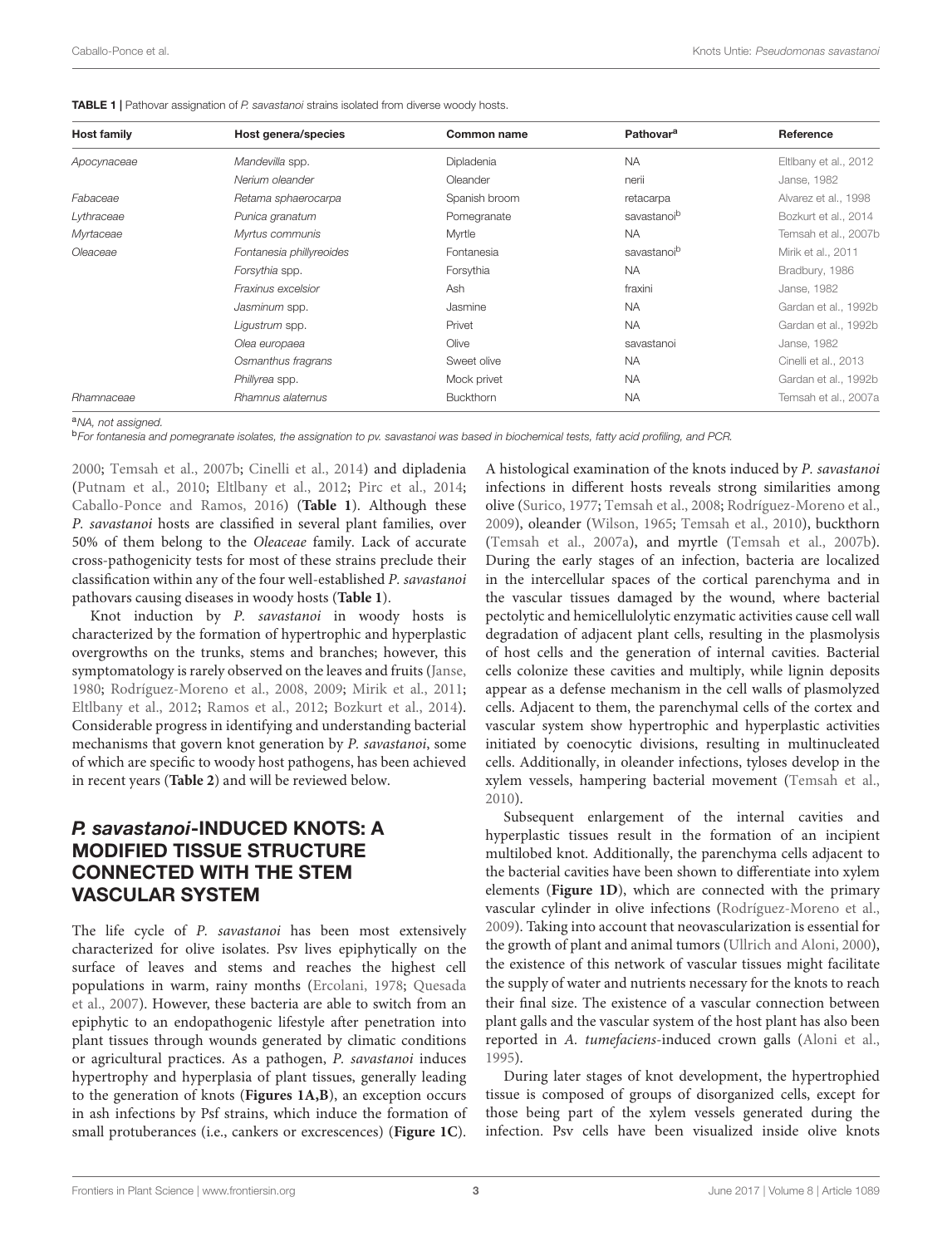<span id="page-3-0"></span>TABLE 2 | Described mutations affecting virulence and pathogenicity factors in tumorigenic pathovars of Pseudomonas savastanoi.

| <b>Trait affected</b>     | Gene                          | <b>Pathovar</b>  | <b>Function</b>                         | <b>Effect in knot</b><br>development               | Other phenotypes                                                                                            | Reference                                                            |
|---------------------------|-------------------------------|------------------|-----------------------------------------|----------------------------------------------------|-------------------------------------------------------------------------------------------------------------|----------------------------------------------------------------------|
| Metabolism of IAA         | p-IAA <sup>a</sup>            | savastanoi/nerii | IAA biosynthesis                        | Absence of knot                                    | Enhanced swarming                                                                                           | Comai and Kosuge,<br>1980; Surico et al.,<br>1985; Soby et al., 1991 |
|                           | iaaMH <sup>b</sup>            | savastanoi       | IAA biosynthesis                        | Absence of knot                                    |                                                                                                             | Aragón et al., 2014                                                  |
|                           | iaaM                          | nerii            | IAA biosynthesis                        | Absence of knot                                    |                                                                                                             | Cerboneschi et al.,<br>2016                                          |
|                           | iaaL                          | nerii            | IAA conjugation                         | Volume reduction                                   |                                                                                                             | Glass and Kosuge,<br>1988                                            |
|                           | iaaL                          | nerii            | IAA conjugation                         | Volume increase                                    |                                                                                                             | Cerboneschi et al.,<br>2016                                          |
| Production of cytokinins  | $\Delta p$ -ptz <sup>c</sup>  | nerii            | Cytokinin<br>biosynthesis               | Volume reduction                                   |                                                                                                             | lacobellis et al., 1994                                              |
|                           | $\Delta$ pPsv48A <sup>c</sup> | savastanoi       | Cytokinin<br>biosynthesis               | Volume reduction                                   |                                                                                                             | Bardaji et al., 2011                                                 |
| Type III secretion system | hrcC                          | savastanoi       | Outer membrane<br>pore protein          | Absence of knot                                    | No HR <sup>d</sup> in Nicotiana<br>tabacum                                                                  | Sisto et al., 2004                                                   |
|                           | hrpA                          | savastanoi       | Pilin protein                           | Absence of knot                                    | Unable to multiply in<br>plant tissue No HR <sup>d</sup> in<br>Nicotiana tabacum                            | Pérez-Martínez et al.,<br>2010                                       |
|                           |                               | nerii            | Pilin protein                           | Absence of knot                                    |                                                                                                             | Cerboneschi et al.,<br>2016                                          |
|                           | hrpR                          | savastanoi       | Transcriptional<br>regulator            | Absence of knot                                    | Unable to multiply in<br>plant tissue                                                                       | Matas et al., 2012                                                   |
|                           | hrpL                          | savastanoi       | Transcriptional<br>regulator (sigma-54) | Absence of knot                                    | No HR <sup>d</sup> in Nicotiana<br>tabacum                                                                  | Matas et al., 2014                                                   |
|                           | hopAO1                        | savastanoi       | Phosphatase                             | Volume reduction<br>Increased necrosis             | Reduced<br>competitiveness in olive<br>plants                                                               | Castañeda-Ojeda et al.,<br>2017b                                     |
| c-di-GMP metabolism       | bifA                          | savastanoi       | Phosphodiesterase                       | Volume reduction                                   | Reduced swimming                                                                                            | Aragón et al., 2015a                                                 |
|                           | dgcP                          | savastanoi       | Diguanylate cyclase                     | Volume reduction                                   | Increased swimming<br>Reduced biofilm<br>formation Decreased<br>expression of T6SS<br>genes (hcp1 and vgrG) | Aragón et al., 2015b                                                 |
|                           | pleD <sup>e</sup>             | savastanoi       | Diquanylate cyclase                     | Volume increase<br>Reduction of necrotic<br>tissue | Reduced swimming<br>Increased biofilm<br>formation                                                          | Perez-Mendoza et al.,<br>2014                                        |
| Quorum sensing            | luxl                          | savastanoi       | AHL synthase                            | Volume reduction                                   | Reduced<br>exopolysaccharide<br>production                                                                  | Hosni et al., 2011                                                   |
|                           | $l$ ux $R$                    | savastanoi       | AHL receptor                            | Volume reduction                                   | Reduced<br>exopolysaccharide<br>production                                                                  | Hosni et al., 2011                                                   |
| Metabolism of phenolics   | antA                          | savastanoi       | Anthranilate<br>catabolism              | Volume reduction                                   |                                                                                                             | Caballo-Ponce et al.,<br>2017                                        |
|                           | catB                          | savastanoi       | Catechol catabolism                     | Volume reduction                                   |                                                                                                             | Caballo-Ponce et al<br>2017                                          |
|                           | ipoABC <sup>b</sup>           | savastanoi       | Oxygenase on<br>phenolics               | Volume reduction                                   |                                                                                                             | Caballo-Ponce et al.,<br>2017                                        |

a Analyzed in strains cured of a plasmid encoding the iaaMH operon.

<sup>b</sup>Genes iaaM-iaaH and ipoA-ipoB-ipoC are organized in operons.

<sup>c</sup>Analyzed in strains cured of a plasmid encoding the ptz gene.

<sup>d</sup>HR, hypersensitive response.

eOverexpression of pleD from Caulobacter crescentus.

forming small groups and microcolonies, which remain attached to the surface of hypertrophied host cells and to each other by an extracellular matrix. However, most bacterial cells are found forming multilayer biofilms localized within the internal cavities of the neoplastic tissue (**[Figure 1E](#page-4-0)**), and surrounding the stem vascular system. In olive knots, Psv cells have also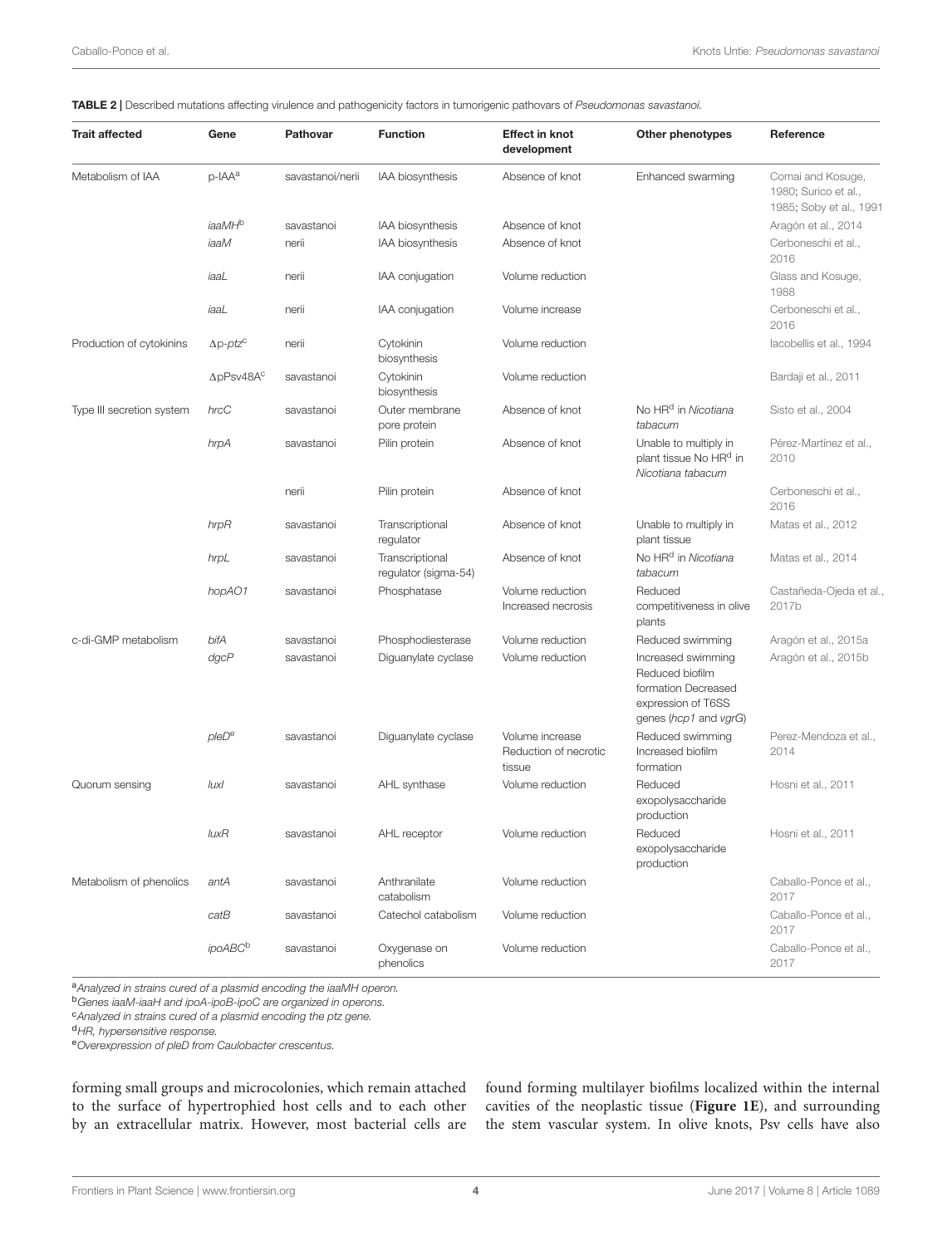

<span id="page-4-0"></span>been visualized in the lumen of newly formed xylem vessels, suggesting that the pathogen might migrate through the vascular system [\(Rodríguez-Moreno et al., 2009;](#page-14-6) [Maldonado-González](#page-13-12) [et al., 2013\)](#page-13-12). In oleander infections, Psn cells have been visualized in xylem vessels and also in laticifers, where they multiply and spread systemically [\(Wilson and Magie, 1964\)](#page-15-6). In addition, the pressure generated by continuous hyperplastic activity causes the appearance of fissures in the knot tissues. The enlargement of these fissures produces breakage of the periderm and exposure of the internal cavities filled with bacteria to the environment, which contributes to pathogen spread.

## PATHOGEN-PRODUCED PHYTOHORMONES AND THEIR ROLE IN DISEASE

Phytohormones have a central role in plant defenses against abiotic and biotic stresses such as drought, herbivores and pathogens [\(O'Brien and Benková, 2013;](#page-13-13) [Ma and Ma, 2016\)](#page-13-14). It is thus not surprising that many types of pathogens evolved diverse strategies to interfere with the biosynthesis or activity of phytohormones, both to dampen plant immunity and to obtain shelter and nutrients [\(Boivin et al., 2016;](#page-11-13) [Ma and Ma,](#page-13-14) [2016\)](#page-13-14). However, it is their balance that ultimately modulates plant responses; thus, many non-pathogenic bacteria also synthesize phytohormones, which contributes to enhanced plant

growth and health [\(Arkhipova et al., 2007;](#page-11-14) [Kudoyarova et al.,](#page-13-15) [2014\)](#page-13-15).

### Indole-3-Acetic Acid, a P. savastanoi Pathogenicity Determinant for Knot Formation

The auxin phytohormone indole-3-acetic acid (IAA) is required for growth and development of plant tissues [\(Santner and Estelle,](#page-14-14) [2009;](#page-14-14) [Kieffer et al., 2010\)](#page-13-16). However, bacterial production of IAA can interfere with plant development by disturbing the auxin balance in plants [\(Spaepen and Vanderleyden, 2011\)](#page-14-15). Furthermore, biosynthesis of IAA has been described as a pathogenicity or virulence factor in bacterial phytopathogens [\(Patten et al., 2013\)](#page-14-16). Redundancy in IAA biosynthesis is widespread among plant-associated bacteria, and several IAA biosynthetic pathways have been described, most of which are dependent on L-tryptophan as a precursor [\(Spaepen et al.,](#page-14-17) [2007\)](#page-14-17). Production of IAA by phytopathogenic bacteria via the indole-3-acetamide pathway was first characterized in the gallforming pathogens A. tumefaciens and P. savastanoi [\(Smidt](#page-14-18) [and Kosuge, 1978;](#page-14-18) [Thomashow et al., 1984\)](#page-15-7). In P. savastanoi, tryptophan is initially converted into indole-3-acetamide by tryptophan 2-monooxygenase (encoded by the iaaM gene) and later transformed into the final product, IAA, in a reaction catalyzed by indole-3-acetamide hydrolase (encoded by the iaaH gene) [\(Magie et al., 1963;](#page-13-17) [Kosuge et al., 1966\)](#page-13-18). Organization of the iaaM and iaaH genes as an operon (iaaMH) has been described in several P. savastanoi strains [\(Comai and Kosuge, 1980;](#page-12-14) [Palm](#page-14-19) [et al., 1989;](#page-14-19) [Comai et al., 1992\)](#page-12-19). However, while most Psv strains encode the iaaMH operon on the chromosome, Psn isolates usually harbor these genes on plasmids [\(Glass and Kosuge, 1986;](#page-12-20) [Caponero et al., 1995;](#page-12-21) [Pérez-Martínez et al., 2008\)](#page-14-20). In addition, subsequent analyses have revealed that Psv strains frequently encode two copies of the iaaMH operon (named iaaMH1 and iaaMH2), both of which are located on the chromosome [\(Pérez-](#page-14-20)[Martínez et al., 2008;](#page-14-20) [Rodríguez-Palenzuela et al., 2010\)](#page-14-21). In the model Psv strain NCPPB 3335, the iaaM2 gene encodes an internal insertion of 22 nucleotides. In addition, a knock-out iaaMH2 mutant of this strain produces similar amounts of IAA as the wild-type strain, suggesting that this extra copy of the operon is not functional [\(Aragón et al., 2014\)](#page-11-9). Interestingly, single- (iaaMH1) and double- (iaaMH1 and iaaMH2) deletion mutants of Psv NCPPB 3335 produce residual amounts of IAA, suggesting that redundancy in the IAA biosynthetic pathways also occurs in P. savastanoi [\(Aragón et al., 2014\)](#page-11-9).

The role of IAA production in the pathogenicity of Psv and Psn isolates has been examined using different approaches. First, Psv and Psn strains resistant to the growth inhibitor α-methyltryptophan and showing an altered production of IAA were isolated. While Psv and Psn IAA-deficient mutants failed to cause knot development in olive and oleander plants, respectively, Psn strains overproducing this phytohormone formed larger knots than the wild-type strain [\(Smidt and](#page-14-18) [Kosuge, 1978;](#page-14-18) [Surico et al., 1985\)](#page-14-9), thus suggesting the role of this phytohormone in the pathogenicity of P. savastanoi. A different tryptophan analog, 5-methyltryptophan, has been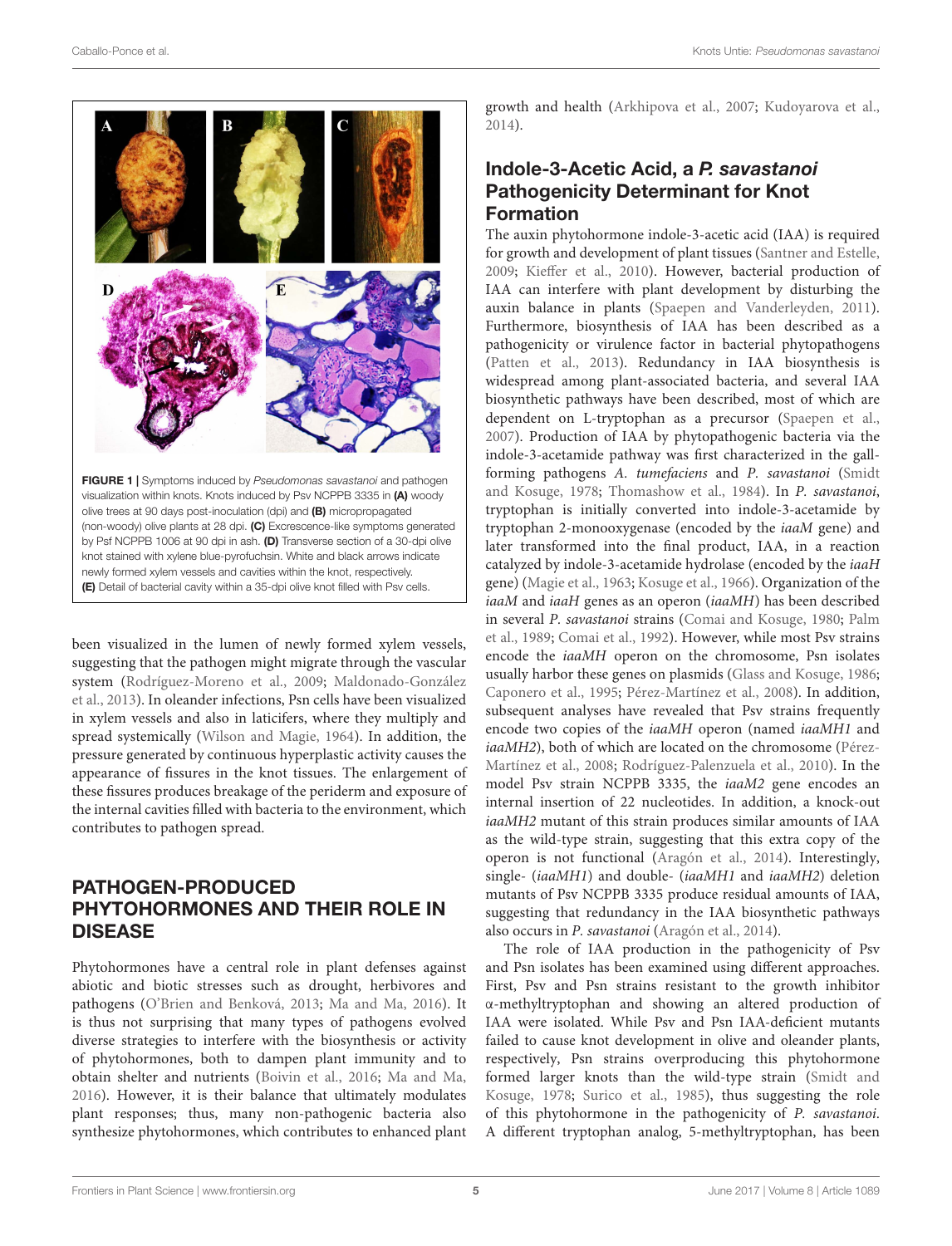

<span id="page-5-0"></span>used for the isolation of P. savastanoi strains cured of iaaMencoding plasmids. This strategy is based on the toxicity of 5 methyltryptophan for P. savastanoi mutants lacking tryptophan 2-monooxygenase activity (i.e., iaaM gene). Thus, P. savastanoi mutants sensitive to 5-methyltryptophan and lacking the iaaM gene were selected upon treatment of bacterial cells with the DNA-intercalating agent acridine orange [\(Comai and Kosuge,](#page-12-14) [1980\)](#page-12-14). Although Psn cells without iaaM-encoding plasmids were able to induce necrosis in the tissues into which they were inoculated, they failed to generate knots in oleander plants [\(Iacobellis et al., 1994\)](#page-13-9). Construction of the single iaaMH1 and the double iaaMH1 iaaMH2 mutants mentioned above in Psv NCPPB 3335 provided direct evidences for the involvement of this operon in Psv pathogenicity. As expected from their low IAA levels, knot induction by these two mutant strains was fully abolished, further supporting the role of IAA as a pathogenicity determinant in this bacterial pathogen [\(Aragón et al., 2014\)](#page-11-9) (**[Figure 2](#page-5-0)**).

In addition to IAA production, P. savastanoi might modulate the pool of free IAA by transforming it into a less biologically active amino acid conjugate, 3-indole-acetyl-ε-L-lysine (IAA-Lys), through activity encoded in the iaaL gene [\(Hutzinger](#page-13-19) [and Kosuge, 1968;](#page-13-19) [Glass and Kosuge, 1986\)](#page-12-20). The number of copies and the location of the iaaL gene differ among P. savastanoi pathovars. While Psv strains generally harbor two iaaL paralogs, both located in the chromosome, Psn strains usually encode the iaaL gene in plasmids [\(Matas et al., 2009\)](#page-13-20). Furthermore, IAA-Lys has been detected in culture filtrates of Psn isolates, whereas this compound could not be detected in culture supernatants of Psv strains [\(Evidente et al., 1985\)](#page-12-22). Bacteria from the P. syringae complex, including P. savastanoi, encode a putative multidrug and toxic compound extrusion transporter of the MATE family (matE gene) upstream of the iaaL gene. These genes have been shown to be transcribed either independently or as part of an operon in P. syringae pv. tomato DC3000. Interestingly, deletion of either of these two genes resulted in reduced fitness and virulence of DC3000 in tomato plants [\(Castillo-Lizardo et al., 2015\)](#page-12-23). Nonetheless, the role of iaaL in the virulence of P. savastanoi seems to

be dependent on the strain and the experimental conditions used. A Psn PB213 iaaL mutant obtained by Tn5 transposition displayed virulence attenuation in woody oleander plants in comparison with the wild-type strain [\(Glass and Kosuge, 1988\)](#page-12-16). Conversely, a recent report showed that a knockout mutation of the iaaL gene in a different Psn isolate, Psn23, yielded a hypervirulent strain that resulted in a severe increase in knot size, higher systemic dispersion and a larger final population size than the wild-type strain in micropropagated (i.e., nonwoody) oleander plants [\(Cerboneschi et al., 2016\)](#page-12-15). Further studies are necessary to clarify the role of the iaaL gene in the virulence of P. savastanoi strains isolated from different hosts

#### Production of Cytokinins by P. savastanoi Contributes to the Development of Mature Xylem Vessels within the Knots

Cytokinins (CKs) are derivatives of adenine nucleotides with an isoprene-derived or aromatic side chain in position  $N^6$ [\(Sakakibara, 2006\)](#page-14-22); they have many diverse functions including control of various processes in plant growth and development and modulation of plant defenses against stresses [\(Sakakibara,](#page-14-22) [2006;](#page-14-22) [O'Brien and Benková, 2013\)](#page-13-13). P. savastanoi strains from olive and oleander produce at least zeatin, dihydrozeatin, 1' methyl-zeatin, ribosylzeatin, ribosyldihydrozeatin, and ribosyl-1"-methylzeatin, as well as diverse other methylated zeatin derivatives; however, the types and amounts of CKs types vary among strains [\(Surico et al., 1985;](#page-14-9) [Evidente et al., 1986;](#page-12-24) [MacDonald et al., 1986;](#page-13-21) [Iacobellis et al., 1994\)](#page-13-9).

The *ptz* gene (*Pseudomonas* trans-zeatin producing gene, also called ipt; 705 nt), coding for an isopentenyl transferase (234 aa), is widely present in tumorigenic strains of P. savastanoi [\(Ramos](#page-14-2) [et al., 2012\)](#page-14-2). Thus, isolates of Psf inducing cankers, but not knots, on ash do not possess the ptz gene [\(Iacobellis et al., 1998\)](#page-13-6). The deduced product of ptz catalyzes the prenylation of adenosine 5'-phosphates (AMP, ADP, or ATP) with either dimethylallyl diphosphate or hydroxymethylbutenyl diphosphate, a main step in the isoprenoid CKs biosynthesis [\(Sakakibara, 2006\)](#page-14-22). Although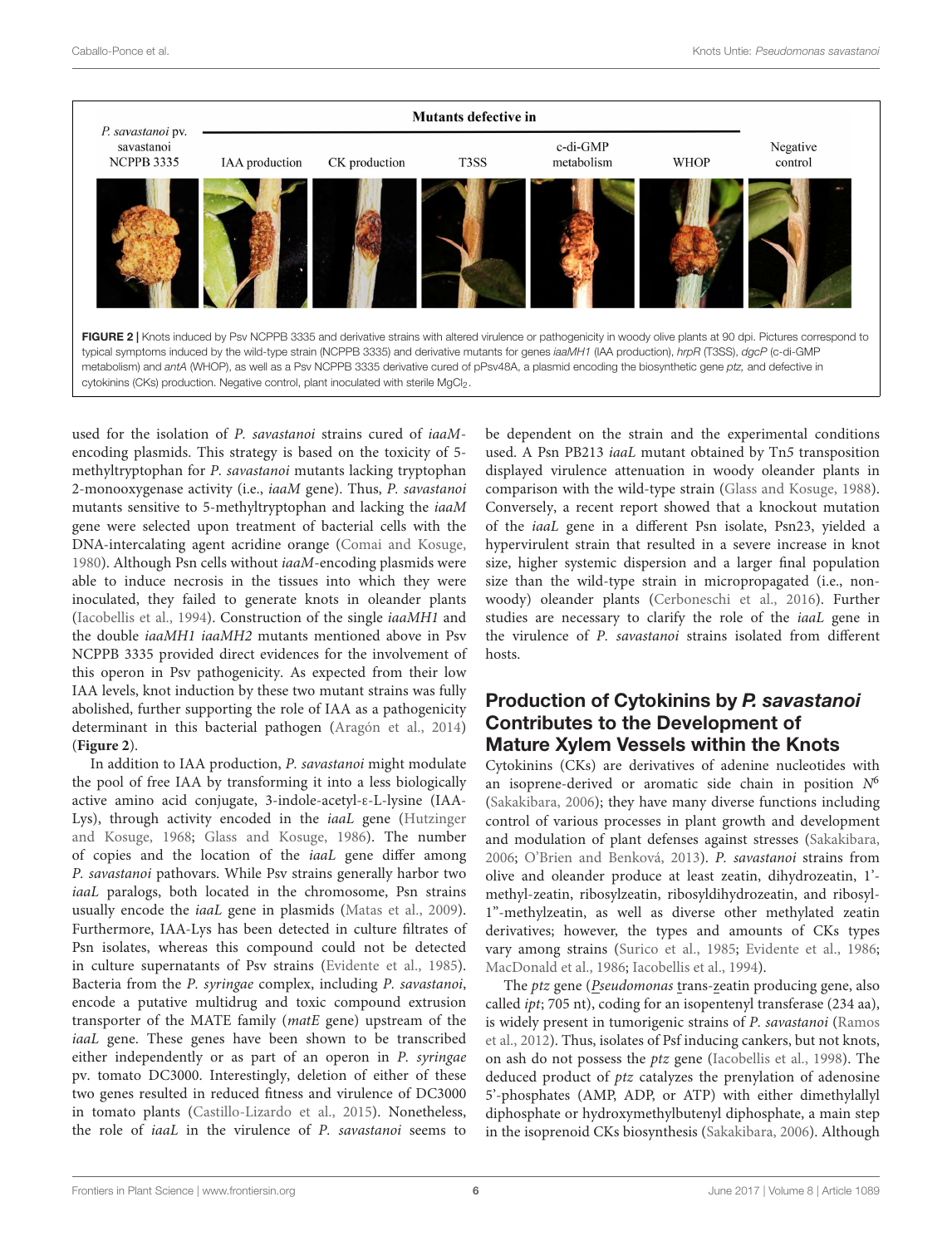preceded by and in tight association with another gene, ptz appears to have its own promoter and, when expressed in E. coli, directs the biosynthesis of CKs [\(MacDonald et al., 1986;](#page-13-21) [Powell](#page-14-23) [and Morris, 1986\)](#page-14-23), suggesting that it is the only specific gene from P. savastanoi responsible for CKs biosynthesis. The gene shows only approximately 50% nucleotide identity with the homologous tmr and tzs genes from A. tumefaciens, with similar levels of identity among the corresponding products. The ptz gene is found in plasmid pPsv48A (PSPSV\_A0024) of strain Psv NCPPB 3335 and in the chromosome or plasmids in other strains of Psv and Psn [\(Caponero et al., 1995;](#page-12-21) [Pérez-Martínez et al.,](#page-14-20) [2008;](#page-14-20) [Ramos et al., 2012\)](#page-14-2). Likewise, it is present in the draft genome of the tumorigenic Psr strain ICMP16945 (accession no. LJRD01000455).

The idi gene (previously called ipt; isopentenyl-diphosphate delta isomerase, 152 aa) is found in plasmid pPsv48C from Psv NCPPB 3335 and might also be involved in CKs biosynthesis. Its deduced product catalyzes the conversion of isopentenyl pyrophosphate to dimethylallyl diphosphate, which is a key step in biosynthesis of CKs through the mevalonate pathway [\(Sakakibara, 2006\)](#page-14-22). However, homologs of this gene are present in a wide variety of bacteria, including E. coli, and it is possible that it carries functions other than or in addition to the biosynthesis of CKs.

The involvement of CKs in the pathogenicity and virulence of tumorigenic pseudomonads is supported by several lines of evidence. Early work already showed that the amount of IAA and CKs produced in culture by Psv and Psn strains was positively correlated with the production of larger knots even after the shortest incubation periods [\(Surico et al., 1985\)](#page-14-9). Likewise, knots in olive plants caused by P. savastanoi strains without plasmids containing the ptz gene were smaller (**[Figure 2](#page-5-0)**) and had fewer spiral vessels than knots induced by wild-type strains [\(Iacobellis](#page-13-9) [et al., 1994;](#page-13-9) [Rodríguez-Moreno et al., 2008;](#page-14-5) [Bardaji et al., 2011\)](#page-11-10). However, mutants that were unable to synthesize CKs reached similar populations sizes as the corresponding wild-type strains in oleander leaves [\(Iacobellis et al., 1994\)](#page-13-9) and in olive tissues [\(Rodríguez-Moreno et al., 2008;](#page-14-5) [Bardaji et al., 2011\)](#page-11-10). Thus, CKs appear to be non-essential for tumor formation but to contribute to full expression of disease symptoms. Nevertheless, because previous assays were done with mutants obtained by plasmid curing, to precisely assess the contribution of CKs to the bacterial life cycle, it will be necessary to evaluate the behavior of genespecific mutants by themselves and in competition with wild-type strains.

## Phytohormone Crosstalk with Other Virulence Factors

Regulatory networks involving crosstalk between phytohormones and other pathogenicity and virulence factors have been described in several plant pathogens, including the gall-forming bacterium P. agglomerans pv. gypsophilae [\(Chalupowicz et al., 2009\)](#page-12-25). Biosynthesis of IAA in this pathogen takes place by two different pathways, the indole-3-acetamide and the indole-3-pyruvate routes, which differentially contribute to gall formation and epiphytic fitness, respectively [\(Manulis](#page-13-22)

[et al., 1998\)](#page-13-22). While inactivation of the biosynthesis of either CKs or IAA through the indole-3-acetamide pathway led to repression of the type III secretion system (T3SS) and the quorum sensing system, transcriptional upregulation of these two systems was observed in a mutant unable to synthesize IAA via the indole-3-pyruvate pathway [\(Chalupowicz et al., 2009\)](#page-12-25). Similarly, transcriptional downregulation of the T3SS, the global regulatory gene gacA and the pectate lyase genes pelD, pelI, and pelL has been reported in a Dickeya dadantii (formerly known as Erwinia chrysanthemi) iaaM mutant [\(Yang et al., 2007\)](#page-15-8).

Beyond the direct role of IAA in knot induction by P. savastanoi, only a few studies have suggested that this molecule might also function as a signaling molecule in this bacterium. Psn IAA-deficient mutants exhibit enhanced swarming motility (**[Table 2](#page-3-0)**) [\(Soby et al., 1991\)](#page-14-10), indicating that the internal IAA pool influences P. savastanoi motility. However, the expression of virulence-related genes in Psv mutants affected in the biosynthesis of CKs or IAA has not yet been analyzed. On the other hand, exogenous addition of IAA to a Psv NCPPB 3335 culture caused repression of the T3SS genes hrpL and hrpA, whereas transcription of the type VI secretion system (T6SS) gene vgrG was activated [\(Aragón et al., 2014\)](#page-11-9). These results, which are in accord with the repression of the vir regulon reported in A. tumefaciens cells exposed to exogenous IAA [\(Yuan et al., 2008\)](#page-15-9), suggest an additional effect of IAA during the interaction of P. savastanoi with its hosts that deserves further exploration. Additionally, a ptz homolog gene and/or CKs appear to regulate the expression of diverse virulence genes in A. tumefaciens [\(Hwang et al., 2013\)](#page-13-23). For this reason and because there is evidence that a plethora of beneficial and pathogenic microorganisms modulate the phytohormone pool [\(Boivin et al.,](#page-11-13) [2016\)](#page-11-13), it is possible that IAA and CKs contribute to the life cycle of P. savastanoi in other, more subtle, unexplored ways.

## KNOT FORMATION BY P. savastanoi REQUIRES A FUNCTIONAL TYPE III SECRETION SYSTEM

The T3SS of pathogenic bacteria infecting animals and plants is responsible for the injection of specialized proteins, called T3SS effectors (T3Es), into the host cytoplasm [\(Hueck, 1998;](#page-13-24) [Schulmeyer and Yahr, 2017\)](#page-14-24). In bacterial phytopathogens, the T3SS is required for both disease development in susceptible hosts and the triggering of programmed cell death, also called a hypersensitive response (HR), in resistant hosts [\(Galan and](#page-12-26) [Collmer, 1999;](#page-12-26) [Büttner and He, 2009\)](#page-11-15). Additionally, the T3SS participates in symbiotic Rhizobium-legume interactions, in which it is required for effective nodule formation [\(Fauvart and](#page-12-27) [Michiels, 2008;](#page-12-27) [Büttner, 2012\)](#page-11-16).

In the P. syringae complex, the T3SS is organized in a cluster within a pathogenicity island, which is predominantly located in the bacterial chromosome. This system is composed of 27 structural and regulatory genes, referred to as the hrp cluster (hypersensitive response and pathogenicity), and organized in five operons (hrpRS, hrpZ, hrpC, hrpU, and hrpJ) and two independent genes (hrpK and hrpL) [\(Alfano et al.,](#page-11-17)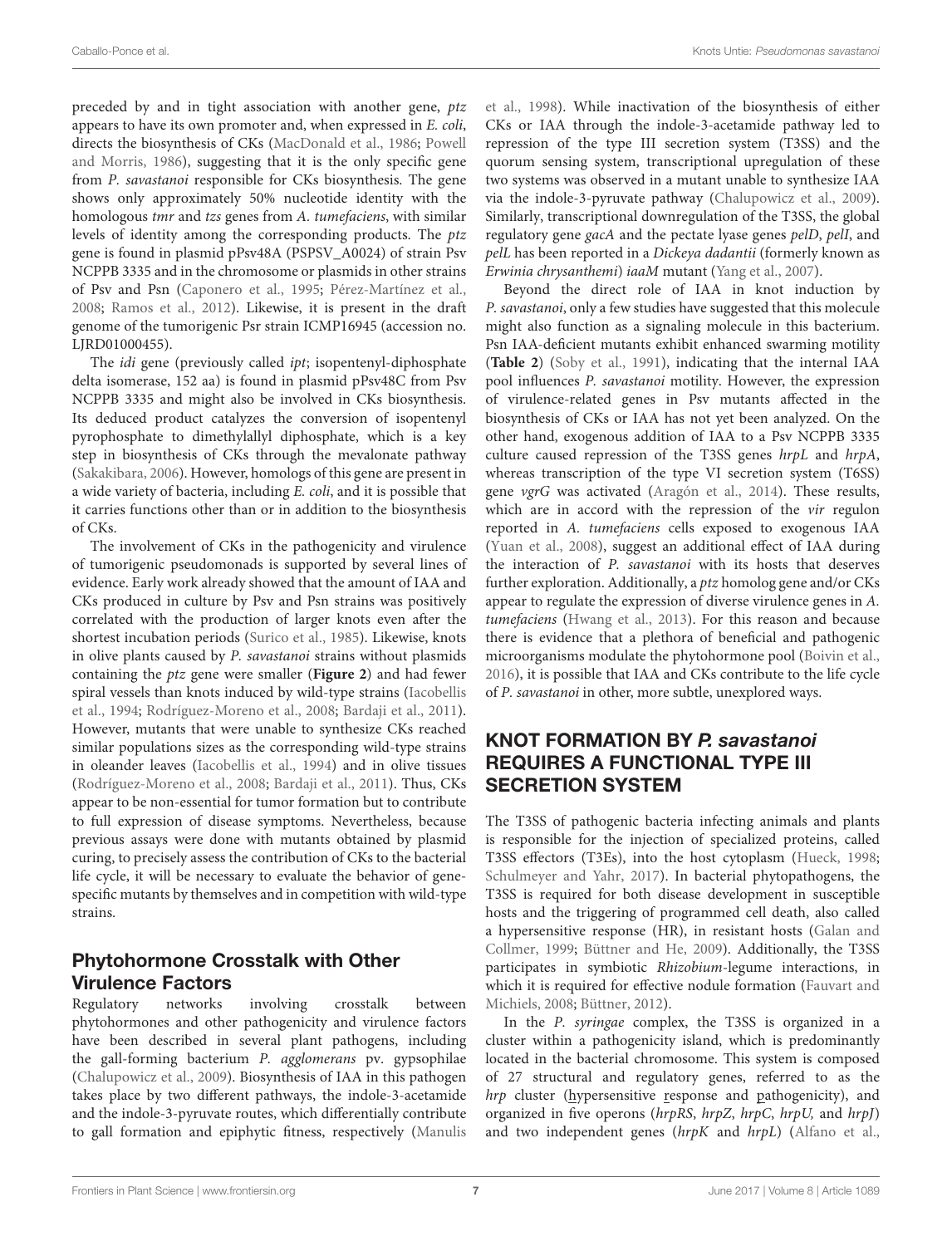

<span id="page-7-0"></span>[2000;](#page-11-17) [Collmer et al., 2000\)](#page-12-28). Among the hrp cluster, a group of genes highly conserved across plants' and animals' bacterial pathogens has been found; collectively they are called the hrc genes (hypersensitive response and conserved) [\(Bogdanove](#page-11-18) [et al., 1996\)](#page-11-18). HrpL is one of the most important transcriptional regulators of the T3SS, acting as an activator of the hrp/hrc cluster, most of the T3E genes and their corresponding chaperones, among other genes [\(Xiao and Hutcheson, 1994;](#page-15-10) [Xiao et al.,](#page-15-11) [1994;](#page-15-11) [Mucyn et al., 2014;](#page-13-26) [Waite et al., 2017\)](#page-15-12). In addition to the canonical T3SS, a group of genes forming an incomplete T3SS, similar to that described in Rhizobium species, has been found in the genomes of several P. syringae and P. savastanoi isolates [\(Rodríguez-Palenzuela et al., 2010;](#page-14-21) [Tegli et al., 2011;](#page-14-25) [Baltrus et al.,](#page-11-3) [2017\)](#page-11-3). However, this secondary T3SS has not been related to pathogenicity, and its function remains unclear [\(Martínez-García](#page-13-27) [et al., 2015\)](#page-13-27).

Although most studies on the role and structure of the T3SS in strains within the P. syringae complex have focused on bacteria isolated from herbaceous hosts, P. savastanoi also encodes a complete and functional T3SS, which is phylogenetically related to that of other strains of the P. syringae complex [\(Rodríguez-](#page-14-21)[Palenzuela et al., 2010;](#page-14-21) [Tegli et al., 2011;](#page-14-25) [Matas et al., 2014;](#page-13-11) [Baltrus et al., 2017\)](#page-11-3). Knot formation in olive trees by Psv has been demonstrated to be dependent on the functionality of the T3SS (**[Figure 2](#page-5-0)** and **[Table 2](#page-3-0)**). A Psv ITM 317-derivative mutant of the hrcC gene, encoding a structural element of the T3SS, was not able to induce a visible HR in Nicotiana tabacum leaves and was impaired in tumor development in olive plants [\(Sisto et al.,](#page-14-26) [1999,](#page-14-26) [2004\)](#page-14-11). Similar results have been obtained in woody olive plants for Psv NCPPB 3335 mutants of the hrpA gene [\(Pérez-](#page-14-12)[Martínez et al., 2010\)](#page-14-12), encoding the major structural protein of the Hrp pilus and the transcriptional regulatory genes hrpR [\(Pérez-Martínez et al., 2010;](#page-14-12) [Matas et al., 2012\)](#page-13-10) and hrpL [\(Matas](#page-13-11) [et al., 2014\)](#page-13-11).

Even though the mechanisms by which a great number of T3Es interfere with plant immunity remain unknown, the T3E repertoire of phytopathogenic bacteria is one of the most relevant factors in determining host range [\(Baltrus et al., 2011\)](#page-11-19). In silico analyses of several P. savastanoi strains have identified a pool of putative T3Es encoded by Psv NCPPB 3335, Psn ICMP 16943 and Psf ICMP 7711, which are composed of 31, 28, and 34 proteins, respectively (**[Figure 3](#page-7-0)**) [\(Rodríguez-Palenzuela et al.,](#page-14-21)

[2010;](#page-14-21) [Ramos et al., 2012;](#page-14-2) [Matas et al., 2014;](#page-13-11) [Nowell et al., 2016\)](#page-13-25). A more thorough characterization of the T3E repertoire has been made in Psv NCPPB 3335, resulting in the demonstration of HrpL-dependent transcription and the translocation to the plant cells of eight proteins that exhibit homology with previously described P. syringae T3Es (i.e., AvrRpm2, HopA1, HopAA1, HopAF1-1, HopAF1-2, HopAO1, HopAO2, HopAZ1) and three effectors belonging to two novel T3E families (i.e., HopBK1, HopBL1, and HopBL2) [\(Matas et al., 2014;](#page-13-11) [Castañeda-Ojeda](#page-12-29) [et al., 2017a,](#page-12-29)[b\)](#page-12-17). Interestingly, hopBL1 and hopBL2 sequences have been uniquely identified in a collection of 31 Psv strains isolated in different countries and in other P. syringae strains isolated from woody hosts; this indicates a relevant role of the HopBL family in bacterial interactions with olive plants and other trees [\(Matas et al., 2014\)](#page-13-11). Interference with early plant defense responses has been reported for all these eleven Psv NCPPB 3335 T3E. Furthermore, five of these proteins, HopAZ1, HopAF1-2, HopAO1, HopAO2, and HopBL1, also inhibit effector-triggered immunity [\(Matas et al., 2014;](#page-13-11) [Castañeda-Ojeda et al., 2017a](#page-12-29)[,b\)](#page-12-17). Moreover, and in agreement with their role in the suppression of early plant defenses, HopAF1-1 and HopAF1-2 have been shown to localize in the plant plasma membrane [\(Castañeda-Ojeda](#page-12-29) [et al., 2017a\)](#page-12-29). On the other hand, HopAO1 and HopAO2 have been reported to possess phosphatase activity, a distinguishing characteristic of the members of the HopAO family. Deletion of the hopAO1 gene in NCPPB 3335 resulted in reduced virulence in olive plants (**[Table 2](#page-3-0)**) [\(Castañeda-Ojeda et al.,](#page-12-17) [2017b\)](#page-12-17). Additional studies are required to identify the complete T3E repertoires of P. savastanoi strains isolated from different hosts and to determine their role in regulating knot size and host range.

# CYCLIC di-GMP LEVELS IMPACT THE MOTILE TO SESSILE SWITCH IN P. savastanoi AND MODULATE VIRULENCE AND KNOT SIZE

Cyclic di-GMP (c-di-GMP), an ubiquitous and wellcharacterized bacterial secondary messenger, is involved in a wide range of bacterial behaviors, including motility, synthesis and secretion of surface proteins and exopolysaccharides, adhesion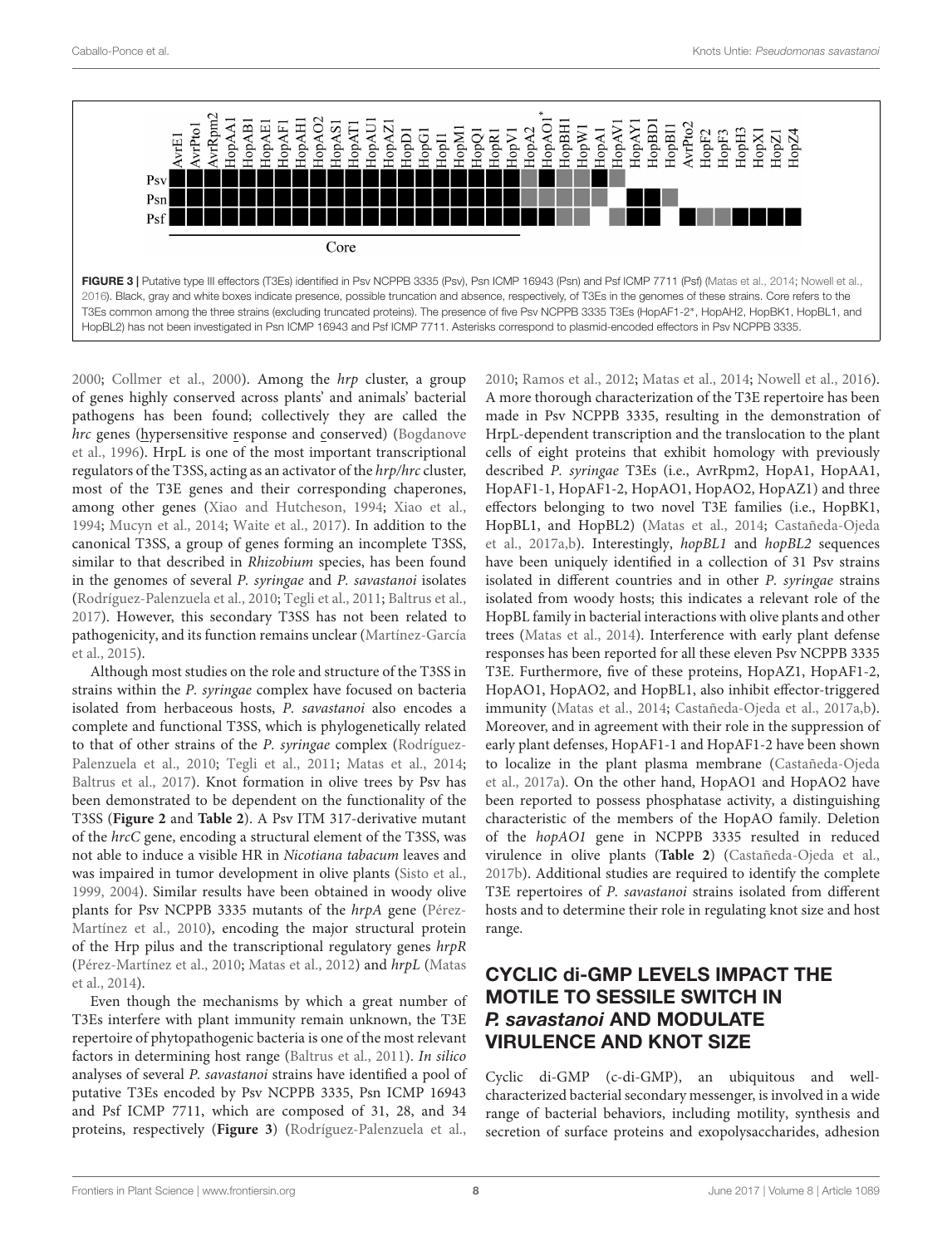to host cells, aggregation, biofilm formation and intracellular infection; these behaviors globally influence bacterial virulence of human, animal, and plant pathogens [\(Dow et al., 2006;](#page-12-30) [Jenal](#page-13-28) [and Malone, 2006;](#page-13-28) [Tamayo et al., 2007;](#page-14-27) [Lee et al., 2010;](#page-13-29) [Yi et al.,](#page-15-13) [2010;](#page-15-13) [Yang et al., 2012;](#page-15-14) [Huang et al., 2013;](#page-12-31) [Perez-Mendoza](#page-14-13) [et al., 2014\)](#page-14-13). Synthesis of c-di-GMP is mediated by diguanylate cyclases (DGCs), mainly associated with GGDEF domains [\(Pei and Grishin, 2001\)](#page-14-28), while phosphodiesterases (PDEs) are responsible for the hydrolysis of the secondary molecule through EAL or HD-GYP domains [\(Ryan et al., 2009;](#page-14-29) [Sultan et al.,](#page-14-30) [2011\)](#page-14-30). C-di-GMP signaling, including characteristic signal-input domains of these enzymes and protein effectors, has been widely discussed previously and have highlighted the significance of environmental signals in c-di-GMP-related phenotypes [\(Romling et al., 2005;](#page-14-31) [Krasteva et al., 2012;](#page-13-30) [Sondermann et al.,](#page-14-32) [2012;](#page-14-32) [Valentini and Filloux, 2016\)](#page-15-15).

The impact of c-di-GMP in the virulence of plant pathogenic bacteria, including Xanthomonas campestris, Dickeya dadantii, Erwinia amylovora, Xylella fastidiosa, Pectobacterium atrosepticum, and bacteria from the P. syringae complex, has been recently reviewed [\(Ham, 2013;](#page-12-32) [Ryan, 2013;](#page-14-33) [Martínez-Gil](#page-13-31) [and Ramos, 2017\)](#page-13-31). In P. syringae pv. tomato DC3000, high levels of the secondary messenger caused by the DGC Chp8 have been related to active evasion of the plant's immunity, decreasing flagellin and increasing production of extracellular polysaccharides [\(Engl et al., 2014;](#page-12-33) [Pfeilmeier et al., 2016\)](#page-14-34). BifA, a conserved PDE previously identified in P. aeruginosa [\(Kuchma](#page-13-32) [et al., 2007;](#page-13-32) [Jimenez-Fernandez et al., 2015\)](#page-13-33), has been connected to flagellar motility, fitness and virulence of this tomato pathogen [\(Aragón et al., 2015a\)](#page-11-11). Furthermore, a recent study identified AmrZ, a novel transcriptional regulator involved in DC3000 pathogenesis, which controls two putative c-di-GMP metabolic enzymes, AdcA and MorA [\(Prada-Ramirez et al., 2016\)](#page-14-35).

An in silico analysis of the draft genome of Psv NCPPB 3335 revealed the presence of 34 GGDEF- or GGDEF/EAL-containing proteins, which could be related to c-di-GMP metabolism in this phytopathogen [\(Rodríguez-Palenzuela et al., 2010\)](#page-14-21). The first studies carried out to evaluate the role of c-di-GMP in P. savastanoi used the active DGC PleD from Caulobacter crescentus [\(Aldridge et al., 2003;](#page-11-20) [Perez-Mendoza et al., 2014\)](#page-14-13). The increase of c-di-GMP due to pleD overexpression caused reduced swimming motility and an increase in tumor size, although histological sections of knots that developed in woody olive plants showed a reduction of the necrotic area [\(Perez-](#page-14-13)[Mendoza et al., 2014\)](#page-14-13). Intriguingly, no differences were observed in the production of IAA or the expression of the T3SS in this strain, suggesting an additional and yet unknown bacterial factor contributing to knot development that is controlled by PleD. Another study demonstrated the role of DgcP, a conserved DGC in pseudomonads, in knot development by Psv NCPPB 3335 [\(Aragón et al., 2015b\)](#page-11-12). A mutant in dgcP caused approximately a three-fold decrease in the size of knots induced in olive plants (**[Figure 2](#page-5-0)**) [\(Aragón et al., 2015b\)](#page-11-12). Furthermore, the lack of dgcP led to an altered motile/sessile phenotype compared with the wild-type strain; it exhibited increased swimming motility and decreased biofilm formation, likely through changes in exopolysaccharide production [\(Aragón et al., 2015b\)](#page-11-12). In the

same study, a decrease in the expression of the T6SS genes hcp1 and vgrG was observed in the dgcP mutant, although no significant differences were detected in the expression of the T3SS genes hrpA, hrpL, and hopBL1 [\(Aragón et al., 2015b\)](#page-11-12). On the other hand, the role of the previously described PDE BifA was evaluated with respect to tumor development in P. savastanoi [\(Aragón et al., 2015a\)](#page-11-11). Deletion of bifA impaired swimming motility and decreased tumor size, although exopolysaccharide production and biofilm formation were not affected, which differs from results in other pseudomonads [\(Kuchma et al., 2007;](#page-13-32) [Jimenez-Fernandez et al., 2015\)](#page-13-33). In contrast, bifA overexpression reduced biofilm formation and exopolysaccharide synthesis, promoting swimming motility and positively regulating host invasion [\(Aragón et al., 2015a\)](#page-11-11). Further studies on the molecular mechanisms underlying changes in cellular levels of c-di-GMP are necessary to fully comprehend how and when during the infection process this secondary messenger affects P. savastanoi virulence and tumor development.

#### A WHOP MAKES THE DIFFERENCE: METABOLISM OF PHENOLIC COMPOUNDS IS ESSENTIAL FOR P. savastanoi INDUCTION OF FULL-SIZE KNOTS IN WOODY HOSTS

Host adaptation and specialization of bacterial pathogens frequently involve gain, loss and evolution of virulence genes. Comparative genomic analyses among different bacterial strains constitute a fast and worthwhile approach for the identification of gene clusters putatively related to host adaptation. In the early 2010s, a 15 kb gene cluster was identified in Psv NCPPB 3335 [\(Rodríguez-Palenzuela et al., 2010\)](#page-14-21) and in four strains of P. syringae pv. aesculi isolated from horse chestnut [\(Green et al.,](#page-12-34) [2010\)](#page-12-34), and found to be absent in the genomes of P. syringae strains infecting herbaceous hosts. Subsequent genomic analyses determined that the presence of this cluster, currently referred to as the WHOP region (from woody host and Pseudomonas) [\(Caballo-Ponce et al., 2017\)](#page-12-18), is a feature exclusive to strains of phylogroups (PGs) 1 and 3 of the P. syringae complex isolated from woody organs of woody hosts, suggesting a specific role of this region in bacterial adaptation to woody tissues [\(Ramos et al.,](#page-14-2) [2012;](#page-14-2) [Bartoli et al., 2015;](#page-11-21) [Nowell et al., 2016;](#page-13-25) [Caballo-Ponce et al.,](#page-12-18) [2017\)](#page-12-18). In agreement with this hypothesis, the ability of several strains of the P. syringae complex, including Psv strains NCPPB 3335 and PseNe107, to grow endophytically in kiwi trees has been associated with codification of the cat operon [\(Bartoli et al., 2015\)](#page-11-21).

A recent study delved into the genetic organization, function and role in planta of the WHOP region in Psv NCPPB 3335. Genes in this region are organized into four different operons (catBCA, antABC, ipoABC, and dhoAB) and three independently transcribed genes (antR, benR and a gene encoding a putative aerotaxis receptor). Although no function has yet been attributed to the dhoAB operon, the involvement of the Psv NCPPB 3335 antABC and catBCA operons in the catabolism of anthranilic acid and catechol, respectively, has been confirmed; additionally, the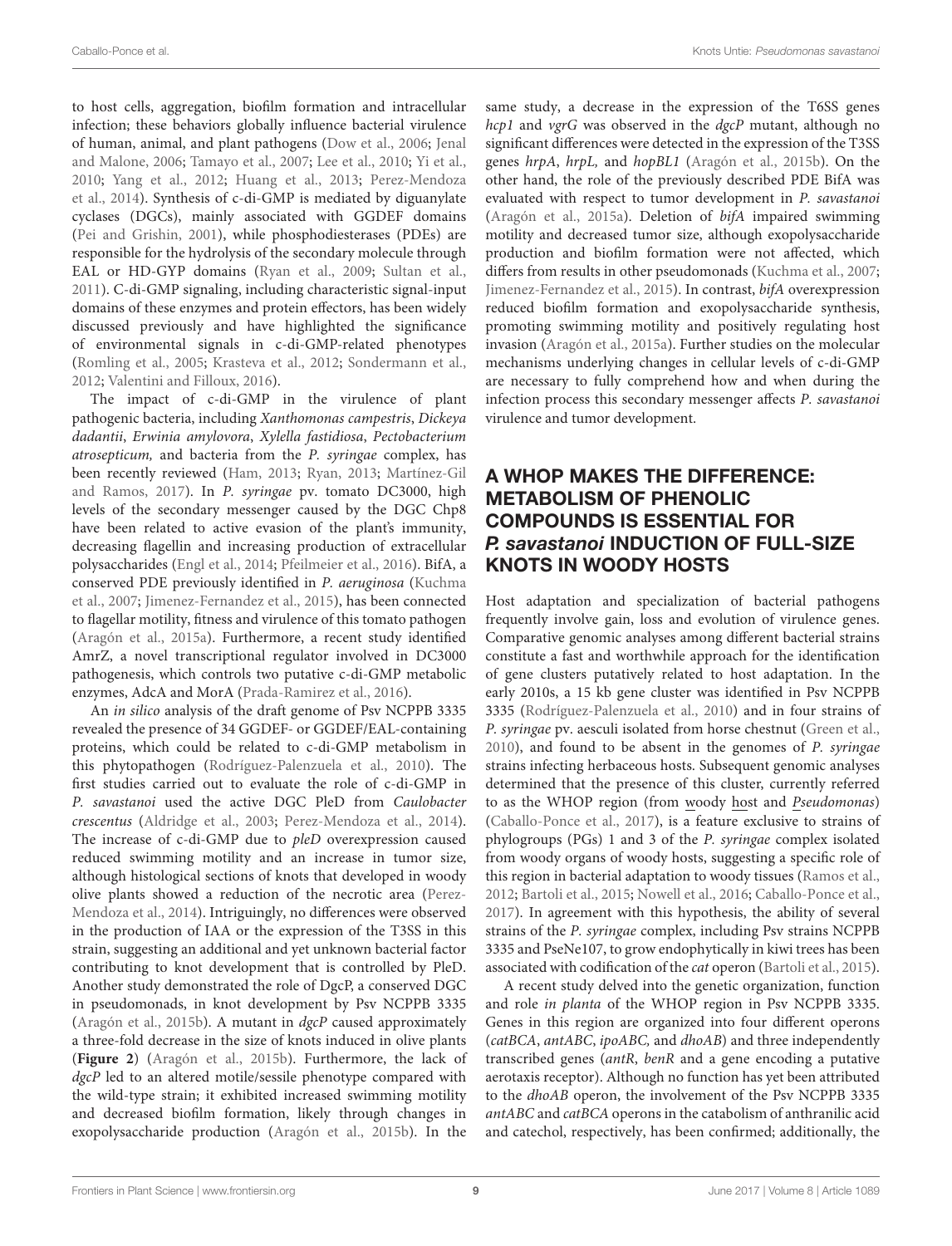ipoABC operon was associated to an oxygenase activity acting on aromatic compounds [\(Caballo-Ponce et al., 2017\)](#page-12-18). Nonetheless, the most intriguing conclusions of this work are derived from the role of the WHOP region during bacterial interactions with olive plants. While deletion of several WHOP genes had no effect on the size of knots induced by Psv NCPPB 3335 in micropropagated (i.e., non-woody) olive plants, mutations in the antABC, catBCA, or ipoABC operons in Psv resulted in virulence attenuation in woody olive plants (**[Figure 2](#page-5-0)**). Additionally, a defect in competitive growth in planta was observed for the Psv catBCA and dhoAB mutants, as well as for the mutant affected in the putative aerotaxis receptor. However, this growth defect was exclusively observed in woody olive plants. Lignin, a complex organic network composed of different aromatic monomers [\(Boerjan et al., 2003;](#page-11-22) [Ralph et al., 2004\)](#page-14-36), accounts for up to 35% of the composition of wood [\(Pettersen, 1984\)](#page-14-37). In fact, many lignin-related aromatic compounds are funneled into catechol and protocatechuate prior to their assimilation through the β-ketoadipate pathway [\(Harwood and Parales, 1996\)](#page-12-35). While the machinery for protocatechuate degradation is widespread among P. syringae pathovars, the degradation of catechol into Krebs cycle intermediaries is generally restricted to strains of the P. syringae complex carrying the WHOP region [\(Caballo-Ponce et al.,](#page-12-18) [2017\)](#page-12-18). Hence, activities encoded in this region might provide additional pathways for the degradation of specific lignin-related compounds, allowing for the colonization of woody tissues by P. savastanoi and other strains of the P. syringae complex.

### BACTERIAL COMMUNICATION INSIDE THE KNOTS AND THE INFLUENCE OF THE KNOT MICROBIOME ON KNOT DEVELOPMENT

Although the study of bacterial plant diseases has traditionally focused on single pathogenic strains, in nature, most bacteria live as members of multispecies communities. To address this, the olive knot microbiome has recently been established as a model to study the role of interspecies bacterial communities in plant disease [\(Buonaurio et al., 2015\)](#page-11-23). Metagenomic analysis of olive knots collected in Italy recently revealed the existence of a complex and diverse microbiome in this plant disease [\(Passos](#page-14-38) [da Silva et al., 2014\)](#page-14-38). The main constituents of this bacterial community are Pseudomonas spp. and Pantoea spp., with Psv making up almost 50% of the bacterial load. Although the proportion of other genera varied among samples, a common core composed of Clavibacter, Curtobacterium, Enterobacter, Erwinia, Hymenobacter, Kineococcus, Pectobacterium, and Sphingomonas was conserved in knots from different olive cultivars cultivated in diverse locations [\(Passos da Silva et al.,](#page-14-38) [2014\)](#page-14-38). Traditional culture methods have allowed identification at the species level of three non-pathogenic bacteria that co-reside with Psv within the olive knot, i.e., Pantoea agglomerans [\(Marchi](#page-13-34) [et al., 2006\)](#page-13-34), Erwinia toletana [\(Rojas et al., 2004\)](#page-14-39) and Erwinia oleae [\(Moretti et al., 2011\)](#page-13-35). Considering such biodiversity, it was reasonable to hypothesize that interspecies communication may

occur within the olive knot and might influence the pathogenic behavior of Psv. In fact, three syntrophic pathways for the catabolism of plant-derived compounds have been predicted for the E. toletana-Psv consortium. For instance, the plant hormone salicylic acid, synthesized in response to a pathogenic infection [\(Loake and Grant, 2007\)](#page-13-36), might be degraded via catechol by the cooperative action of these bacteria. In agreement with this hypothesis is the intimate co-localization of E. toletana and Psv within the olive knot, which may allow the interchange of public goods [\(Passos da Silva et al., 2014\)](#page-14-38). Thus, combined metabolic features of Psv and E. toletana could both hamper plant defense responses against pathogens (easing the infection process) and diminish the toxicity of compounds generated during the process, leading to the increased bacterial populations observed in co-inoculation experiments [\(Hosni et al., 2011\)](#page-12-4).

In addition to taking advantage of cooperative metabolism, interspecies cross-communication among bacteria occurs within the olive knot disease by sharing quorum sensing signals [\(Hosni](#page-12-4) [et al., 2011\)](#page-12-4). The quorum sensing system is a cell densitydependent gene regulatory network that relies on the production and detection of signal molecules, named acyl-homoserine lactones (AHLs) in Gram-negative bacteria, and that is often required for pathogenesis in plant diseases [\(Von Bodman et al.,](#page-15-16) [2003\)](#page-15-16). Interestingly, E. toletana DAPP-PG 735 and Psv DAPP-PG 722 produce the same types of AHLs (3-oxo-C6- and 3-oxo-C8-homoserine lactones). Production of AHL in Psv DAPP-PG 722 is a key feature in the normal generation of knots, as evidenced by the observation that a luxI mutant (i.e., unable to produce AHLs) of this strain induced only stem swelling in olive plants. Interestingly, co-inoculation of this Psv luxI mutant with E. toletana yielded a knot similar in size to that induced by the parental Psv strain, while restoration of knot size did not occur when the Psv luxI mutant was inoculated in combination with an E. toletana luxI mutant [\(Hosni et al.,](#page-12-4) [2011\)](#page-12-4). Similar pairwise inoculations were carried out between the Psv luxI mutant and a wild type P. agglomerans strain, resulting in only partial restoration of knot size. In fact, P. agglomerans DAPP-PG 734 synthesizes two types of AHLs (C4- and C6 homoserine lactones) that are structurally distinct from those produced by Psv [\(Hosni et al., 2011\)](#page-12-4). Nevertheless, taking into account the versatility of the AHL-receptor proteins of the LuxR family, which are often capable of responding to structurally different AHLs [\(Subramoni and Venturi, 2009;](#page-14-40) [Coutinho et al.,](#page-12-36) [2013\)](#page-12-36), the possibility that Psv reacts to the AHLs produced by P. agglomerans cannot be excluded. The quorum sensing regulon of this bacterial consortium, however, remains unknown.

## ADDITIONAL FACTORS INVOLVED IN P. savastanoi-INDUCED OLIVE KNOTS

In addition to the aforementioned pathogenicity and virulence factors of P. savastanoi involved in knot formation, additional molecular mechanisms and metabolic pathways required for the full fitness and virulence of Psv in olive plants have been identified. Application of signature-tagged mutagenesis to Psv NCPPB 3335 during colonization of olive knots [\(Matas](#page-13-10)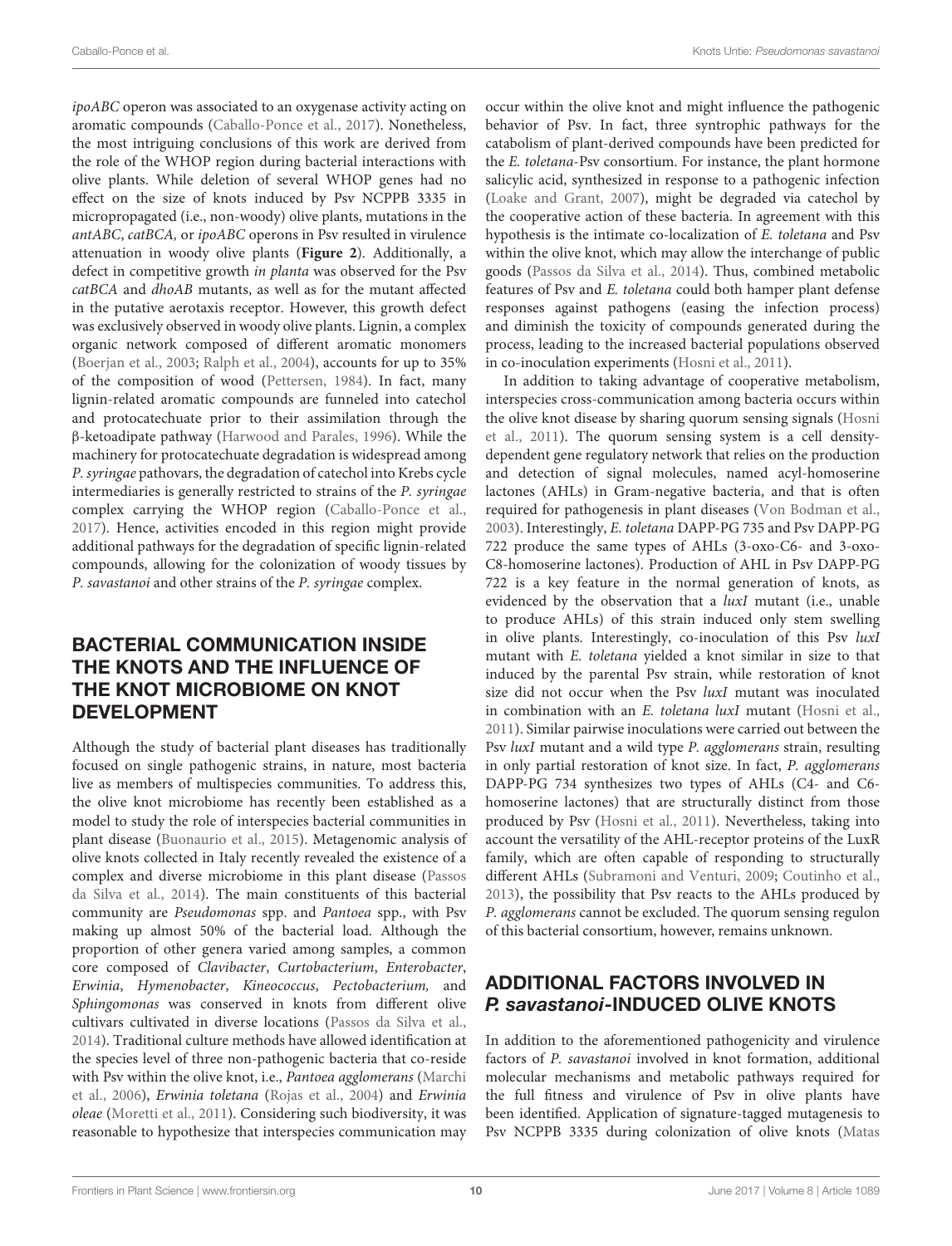[et al., 2012\)](#page-13-10) identified the following: 18 genes involved in the biosynthetic pathways of nine of the 20 amino acids found in proteins, five genes related to the biosynthesis of the vitamins biotin, cobalamin, and thiamine, and three genes encoding putative citrate, sulfate and amino acid transporters. In addition to T3SS genes, this strategy also identified type II and IV secretion system genes as essential for full knot formation. Other Psv genes involved in knot formation and identified in this study, were deduced from mutants in a battery of genes involved in the tolerance and detoxification of reactive oxygen species, a set of genes required for the biosynthesis of the cell wall, a gene encoding a methyl-accepting chemotaxis protein, genes for several DNA-related proteins and numerous genes coding for proteins with unknown function [\(Matas et al., 2012\)](#page-13-10). Although the roles of most of these additional factors in P. savastanoiinduced olive knots have not yet been studied in detail, this strategy provided confirmation of functional capabilities long believed to play a role in the virulence of P. syringae and related pathogens that have not yet been sufficiently examined.

## CONCLUDING REMARKS

Since the discovery of the bacterial etiology of certain plant galls, research on the molecular determinants of bacterial gall formation has predominantly focused on the soil and rhizosphere bacterial species A. tumefaciens, mainly due to its biotechnological relevance in plant breeding and transformation. Although diverse gall-forming bacteria shared essential determinants involved in gall formation, such as the production of phytohormones, various bacteria also use a distinctive set of molecular mechanisms to survive within the plant tissues and produce galls, which are dependent on their lifestyles and the specific plant tissues they infect. In this sense, P. savastanoi strains isolated from woody hosts exhibit a unique lifecycle among all other gall-forming bacteria, involving an epiphytic phase and an endopathogenic stage; the latter takes place predominantly inside trunks, stems and branches.

The discovery of the first mechanism involved in the generation of P. savastanoi-induced knots, the tryptophandependent IAA biosynthetic pathway via indole-3-acetamide, as well as the biosynthesis of IAA-Lys by certain P. savastanoi strains, dates back approximately four decades. However, the alternative IAA pathway remaining in Psv mutant strains lacking the iaaMH operon, as well as the function and role of the iaaL gene in this P. savastanoi pathovar, remains unresolved. Additionally, the role of the ptz gene in the biosynthesis of CKs is currently presumed only from experiments that involved the curing of ptz-encoding plasmids. Metabolomics analyses of the diversity of CKs and IAA-related compounds produced by P. savastanoi ptz and iaaMH mutants, respectively, are required to identify alternative biosynthetic pathways for these phytohormones.

Bioinformatics analyses of the putative T3E repertoires encoded in the genomes of diverse P. savastanoi strains have recently defined a core of approximately 20 T3Es shared among P. savastanoi pathovars isolated from diverse hosts. Further comparative analyses using a higher number of genomes are necessary to determine the specific T3Es encoded by strains isolated from diverse hosts and to approach their role during the infection of woody hosts.

The recent discovery of the role of c-di-GMP in the formation of Psv-induced knots in olive plants leads to further exploration and functional analysis of the large number of DGC and PDE proteins encoded in the genomes of P. savastanoi strains, with the aim of establishing their role in the lifestyle of this pathogen. The identification of the specific targets of these enzymes would also help us ascertain the signaling pathways interconnecting c-di-GMP with other bacterial processes contributing to virulence, and also to establish their role in knot formation. Since the discovery of the WHOP region in the genome of Psv and P. syringae pv. aesculi in the early 2010's, a role of this genomic cluster in the adaptation of bacteria from the P. syringae complex to woody hosts has been suggested by several authors. Despite emerging evidences supporting this hypothesis over the last 2 years, the specific function of the WHOP region during the colonization of woody organs remains to be elucidated. Several functions have been suggested for the WHOP-encoded activities that might explain the advantage conferred by this region to P. savastanoi, including, (i) the assimilation of ligninrelated compounds, (ii) the modification of certain compounds to decrease their toxicity, and (iii) interference with the IAA pool, influencing virulence and thus knot size. However, all these hypotheses remain to be critically tested. Further studies are also needed to fully understand the mechanisms involved in the interspecies synergism established within the microbial community in knots. To this end, metagenomic analyses of knot microbiomes from diverse hosts might help to generate new hypotheses that aid in our understanding of the signaling pathways shared among diverse microbial species and the possible metabolic complementarity established among them.

A great deal of research is still necessary to establish approaches to understand the evolution and adaptation of P. savastanoi to novel hosts and to develop effective control strategies for P. savastanoi-induced knot diseases. We perceive the following priority areas for future research on the interaction of P. savastanoi with woody hosts:

- (1) The dissection of all metabolic routes for the biosynthesis of phytohormones and of the resulting biologically active compounds. This will facilitate the identification of the likely role of phytohormones in the regulation of virulence genes, the suppression of plant defense responses and the survival of P. savastanoi, both during infection and epiphytically.
- (2) The identification of T3SS effectors specifically required for the infection of woody hosts, and the determination of their role in host specificity.
- (3) The discovery of new types of genes that deeply influence virulence is changing our understanding of pathogenicity and the mechanisms underlying host specificity. Research in the many roles of c-di-GMP in virulence, and the specific functions of the WHOP region should illuminate the infection process and the contribution of plant phenolics to defense.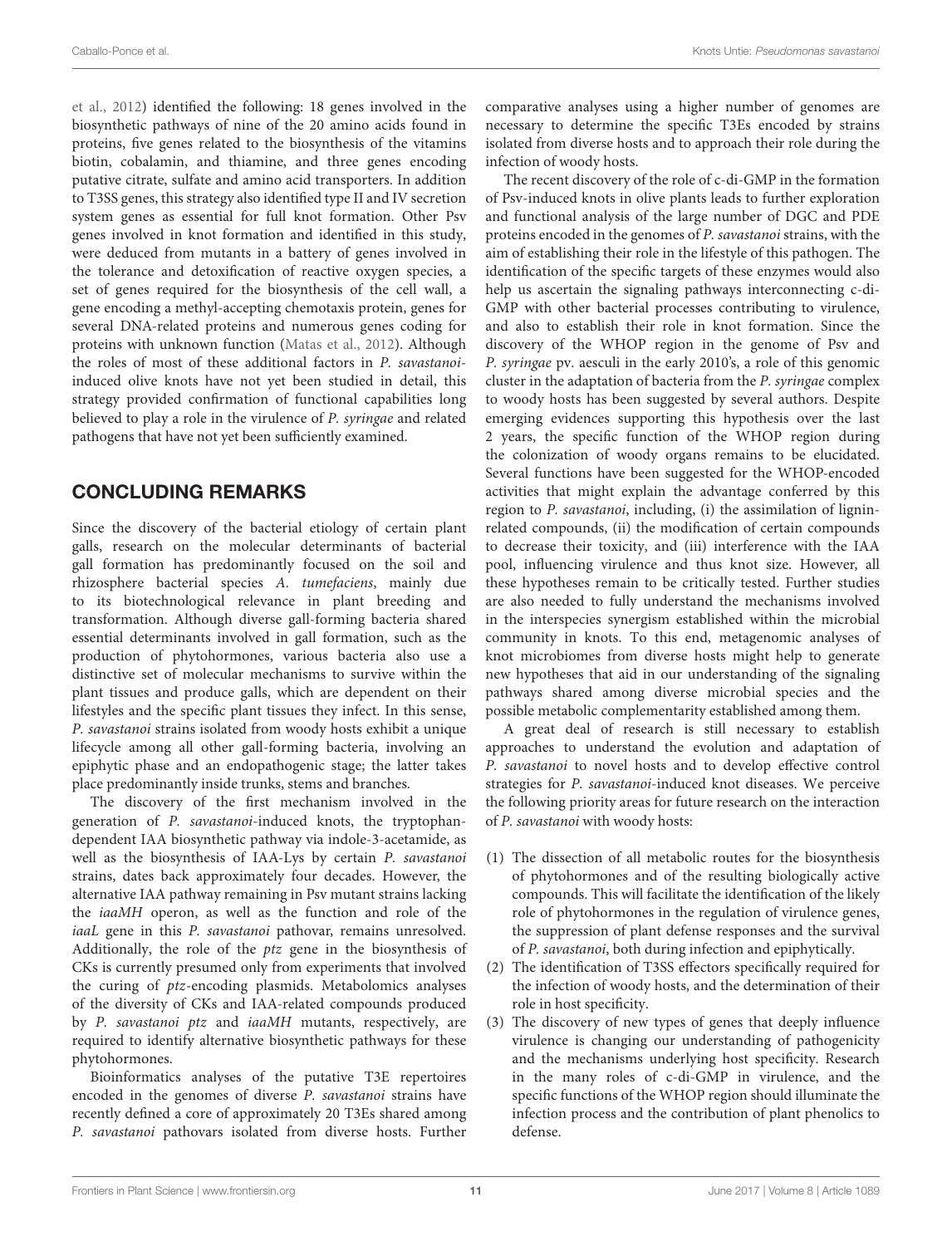(4) The simplification of pathosystems has been critical for the dissection of pathogenicity, but is increasingly clear that the interactions between plants and pathogens are influenced by a potentially diverse community of microorganisms. The metagenomics analyses of these communities will propel our understanding of a further organizational level that, ultimately, determines whether the outcome is disease or a plentiful harvest.

#### AUTHOR CONTRIBUTIONS

All authors contributed to manuscript writing and elaboration of Figures and Tables.

#### FUNDING

This work was supported by the Spanish Plan Nacional  $I+D+i$ grants AGL2014-53242-C2-1-R and AGL2014-53242-C2-2-R

#### **REFERENCES**

<span id="page-11-0"></span>Agrios, G. (2005). Plant Pathology. San Diego, CA: Elsevier.

- <span id="page-11-20"></span>Aldridge, P., Paul, R., Goymer, P., Rainey, P., and Jenal, U. (2003). Role of the GGDEF regulator PleD in polar development of Caulobacter crescentus. Mol. Microbiol. 47, 1695–1708. [doi: 10.1046/j.1365-2958.2003.03401.x](https://doi.org/10.1046/j.1365-2958.2003.03401.x)
- <span id="page-11-17"></span>Alfano, J. R., Charkowski, A. O., Deng, W.-L., Badel, J. L., Petnicki-Ocwieja, T., Van Dijk, K., et al. (2000). The Pseudomonas syringae Hrp pathogenicity island has a tripartite mosaic structure composed of a cluster of type III secretion genes bounded by exchangeable effector and conserved effector loci that contribute to parasitic fitness and pathogenicity in plants. Proc. Natl. Acad. Sci. U.S.A. 97, 4856–4861. [doi: 10.1073/pnas.97.9.4856](https://doi.org/10.1073/pnas.97.9.4856)
- <span id="page-11-8"></span>Aloni, R., Pradel, K. S., and Ullrich, C. I. (1995). The three-dimensional structure of vascular tissues in Agrobacterium tumefaciens-induced crown galls and in the host stems of Ricinus communis L. Planta 196, 597–605. [doi: 10.1007/](https://doi.org/10.1007/bf00203661) [bf00203661](https://doi.org/10.1007/bf00203661)
- <span id="page-11-6"></span>Alvarez, F., García De Los Ríos, J. E., Jimenez, P., Rojas, A., Reche, P., and Troya, M. T. (1998). Phenotypic variability in different strains of Pseudomonas syringae subsp. savastanoi isolated from different hosts. Eur. J. Plant. Pathol. 104, 603–609. [doi: 10.1023/a:1008604011154](https://doi.org/10.1023/a:1008604011154)
- <span id="page-11-9"></span>Aragón, I. M., Pérez-Martínez, I., Moreno-Perez, A., Cerezo, M., and Ramos, C. (2014). New insights into the role of indole-3-acetic acid in the virulence of Pseudomonas savastanoi pv. savastanoi. FEMS Microbiol. Lett. 356, 184–192. [doi: 10.1111/1574-6968.12413](https://doi.org/10.1111/1574-6968.12413)
- <span id="page-11-11"></span>Aragón, I. M., Perez-Mendoza, D., Gallegos, M. T., and Ramos, C. (2015a). The c-di-GMP phosphodiesterase BifA is involved in the virulence of bacteria from the Pseudomonas syringae complex. Mol. Plant. Pathol. 16, 604–615. [doi: 10.](https://doi.org/10.1111/mpp.12218) [1111/mpp.12218](https://doi.org/10.1111/mpp.12218)
- <span id="page-11-12"></span>Aragón, I. M., Perez-Mendoza, D., Moscoso, J. A., Faure, E., Guery, B., Gallegos, M. T., et al. (2015b). Diguanylate cyclase DgcP is involved in plant and human Pseudomonas spp. infections. Environ. Microbiol. 17, 4332–4351. [doi: 10.1111/](https://doi.org/10.1111/1462-2920.12856) [1462-2920.12856](https://doi.org/10.1111/1462-2920.12856)
- <span id="page-11-14"></span>Arkhipova, T. N., Prinsen, E., Veselov, S. U., Martinenko, E. V., Melentiev, A. I., and Kudoyarova, G. R. (2007). Cytokinin producing bacteria enhance plant growth in drying soil. Plant Soil 292, 305–315. [doi: 10.1007/s11104-007-9233-5](https://doi.org/10.1007/s11104-007-9233-5)
- <span id="page-11-3"></span>Baltrus, D. A., Mccann, H. C., and Guttman, D. S. (2017). Evolution, genomics and epidemiology of Pseudomonas syringae. Mol. Plant Pathol. 18, 152–168. [doi: 10.1111/mpp.12506](https://doi.org/10.1111/mpp.12506)
- <span id="page-11-19"></span>Baltrus, D. A., Nishimura, M. T., Romanchuk, A., Chang, J. H., Mukhtar, M. S., and Cherkis, K. (2011). Dynamic evolution of pathogenicity revealed by sequencing and comparative genomics of 19 Pseudomonas syringae isolates. PLoS Pathog. 7:e1002132. [doi: 10.1371/journal.ppat.1002132](https://doi.org/10.1371/journal.ppat.1002132)

from the Spanish Ministerio de Economía y Competitividad (MINECO) and was co-financed by FEDER. AP was supported by a FPU Ph.D. fellowship and AM-P and EC-P by FPI Ph.D. fellowships from the Spanish Ministerio de Educación, Cultura y Deporte (MECD) and MINECO.

#### ACKNOWLEDGMENTS

We are grateful to I. Pérez-Martínez, L. Rodríguez-Moreno, L. Lambertsen, I. M. Matas, I. M. Aragón and M. P. Castañeda-Ojeda for their previous work on P. savastanoi at the University of Málaga (Spain), to L. Bardaji and M. Añorga for their contribution at the Universidad Pública de Navarra (Spain) and to P. Rodríguez-Palenzuela and E. López-Solanilla (Universidad Politécnica de Madrid, Spain) for their support to this research line. We are thankful to L. Rodríguez-Moreno for providing **[Figures 1D,E](#page-4-0)**. The authors thank Theresa H. Osinga for critical reading of the manuscript and advice on English usage.

- <span id="page-11-1"></span>Barash, I., and Manulis-Sasson, S. (2007). Virulence mechanisms and host specificity of gall-forming Pantoea agglomerans. Trends Microbiol. 15, 538–545. [doi: 10.1016/j.tim.2007.10.009](https://doi.org/10.1016/j.tim.2007.10.009)
- <span id="page-11-10"></span>Bardaji, L., Pérez-Martínez, I., Rodríguez-Moreno, L., Rodríguez-Palenzuela, P., Sundin, G. W., Ramos, C., et al. (2011). Sequence and role in virulence of the three plasmid complement of the model tumor-inducing bacterium Pseudomonas savastanoi pv. savastanoi NCPPB 3335. PLoS ONE 6:e25705. [doi: 10.1371/journal.pone.0025705](https://doi.org/10.1371/journal.pone.0025705)
- <span id="page-11-21"></span>Bartoli, C., Lamichhane, J. R., Berge, O., Guilbaud, C., Varvaro, L., Balestra, G. M., et al. (2015). A framework to gauge the epidemic potential of plant pathogens in environmental reservoirs: the example of kiwifruit canker. Mol. Plant Pathol. 16, 137–149. [doi: 10.1111/mpp.12167](https://doi.org/10.1111/mpp.12167)
- <span id="page-11-22"></span>Boerjan, W., Ralph, J., and Baucher, M. (2003). Lignin biosynthesis. Annu. Rev. Plant Biol. 54, 519–546. [doi: 10.1146/annurev.arplant.54.031902.134938](https://doi.org/10.1146/annurev.arplant.54.031902.134938)
- <span id="page-11-18"></span>Bogdanove, A. J., Beer, S. V., Bonas, U., Boucher, C. A., Collmer, A., Coplin, D. L., et al. (1996). Unified nomenclature for broadly conserved hrp genes of phytopathogenic bacteria. Mol. Microbiol. 20, 681–683. [doi: 10.1046/j.1365-](https://doi.org/10.1046/j.1365-2958.1996.5731077.x) [2958.1996.5731077.x](https://doi.org/10.1046/j.1365-2958.1996.5731077.x)
- <span id="page-11-13"></span>Boivin, S., Fonouni-Farde, C., and Frugier, F. (2016). How auxin and cytokinin phytohormones modulate root microbe interactions. Front. Plant Sci. 7:1240. [doi: 10.3389/fpls.2016.01240](https://doi.org/10.3389/fpls.2016.01240)
- <span id="page-11-5"></span>Bozkurt, I. A., Soylu, S., Mirik, M., Ulubas Serce, C., and Baysal, O. (2014). Characterization of bacterial knot disease caused by Pseudomonas savastanoi pv. savastanoi on pomegranate (Punica granatum L.) trees: a new host of the pathogen. Lett. Appl. Microbiol. 59, 520–527. [doi: 10.1111/lam.12309](https://doi.org/10.1111/lam.12309)
- <span id="page-11-4"></span>Bradbury, J. F. (1986). Guide to Plant Pathogenic Bacteria. Wallingford: CAB International.
- <span id="page-11-2"></span>Bull, C. T., De Boer, S. H., Denny, T. P., Firrao, G., Fischer-Le Saux, M., Saddler, G. S., et al. (2010). Comprehensive list of names of plant pathogenic bacteria, 1980–2007. J. Plant Pathol. 92, 551–592.
- <span id="page-11-23"></span>Buonaurio, R., Moretti, C., Passos da Silva, D., Cortese, C., Ramos, C., and Venturi, V. (2015). The olive knot disease as a model to study the role of interspecies bacterial communities in plant disease. Front. Plant Sci. 6:434. [doi: 10.3389/fpls.2015.00434](https://doi.org/10.3389/fpls.2015.00434)
- <span id="page-11-16"></span>Büttner, D. (2012). Protein export according to schedule: architecture, assembly, and regulation of type III secretion systems from plant- and animal-pathogenic bacteria. Microbiol. Mol. Biol. Rev. 76, 262–310. [doi: 10.1128/MMBR.05017-11](https://doi.org/10.1128/MMBR.05017-11)
- <span id="page-11-15"></span>Büttner, D., and He, S. Y. (2009). Type III protein secretion in plant pathogenic bacteria. Plant Physiol. 150, 1656–1664. [doi: 10.1104/pp.109.139089](https://doi.org/10.1104/pp.109.139089)
- <span id="page-11-7"></span>Caballo-Ponce, E., and Ramos, C. (2016). First report of dipladenia (Mandevilla spp.) leaf and stem spot caused by Pseudomonas savastanoi in Spain. Plant Dis. 100, 2319. [doi: 10.1094/PDIS-03-16-0334-PDN](https://doi.org/10.1094/PDIS-03-16-0334-PDN)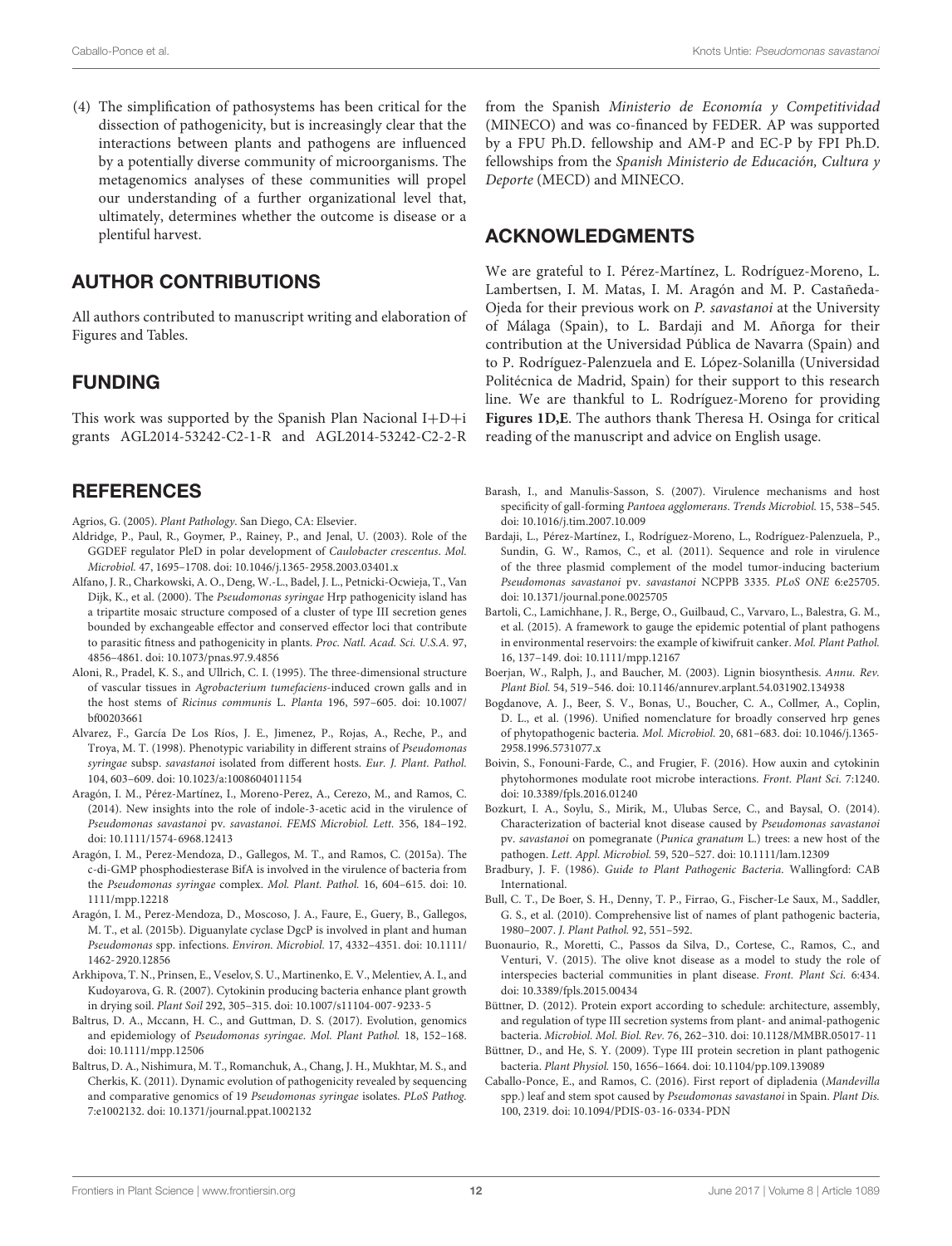- <span id="page-12-18"></span>Caballo-Ponce, E., Van Dillewijn, P., Wittich, R.-M., and Ramos, C. (2017). WHOP, a genomic region associated with woody hosts in the Pseudomonas syringae complex contributes to the virulence and fitness of Pseudomonas savastanoi pv. savastanoi in olive plants. Mol. Plant Microbe Interact. 30, 113–126. [doi: 10.1094/MPMI-11-16-0233-R](https://doi.org/10.1094/MPMI-11-16-0233-R)
- <span id="page-12-21"></span>Caponero, A., Contesini, A. M., and Iacobellis, N. S. (1995). Population diversity of Pseudomonas syringae subsp. savastanoi on olive and oleander. Plant Pathol. 44, 848–855. [doi: 10.1111/j.1365-3059.1995.tb02744.x](https://doi.org/10.1111/j.1365-3059.1995.tb02744.x)
- <span id="page-12-29"></span>Castañeda-Ojeda, M. P., López-Solanilla, E., and Ramos, C. (2017a). Differential modulation of plant immune responses by diverse members of the Pseudomonas savastanoi pv. savastanoi HopAF type III effector family. Mol. Plant Pathol. 18, 625–634. [doi: 10.1111/mpp.12420](https://doi.org/10.1111/mpp.12420)
- <span id="page-12-17"></span>Castañeda-Ojeda, M. P., Moreno-Pérez, A., López-Solanilla, E., and Ramos, C. (2017b). Suppression of plant immune responses by the Pseudomonas savastanoi pv. savastanoi NCPPB 3335 type III effector tyrosine phosphatases HopAO1 and HopAO2. Front. Plant Sci. 8:680. [doi: 10.3389/fpls.2017.00680](https://doi.org/10.3389/fpls.2017.00680)
- <span id="page-12-23"></span>Castillo-Lizardo, M. G., Aragón, I. M., Carvajal, V., Matas, I. M., Perez-Bueno, M. L., Gallegos, M. T., et al. (2015). Contribution of the non-effector members of the HrpL regulon, iaaL and matE, to the virulence of Pseudomonas syringae pv. tomato DC3000 in tomato plants. BMC Microbiol. 15:165. [doi: 10.1186/](https://doi.org/10.1186/s12866-015-0503-8) [s12866-015-0503-8](https://doi.org/10.1186/s12866-015-0503-8)
- <span id="page-12-0"></span>Cavara, F. (1897). Tubercolosi della vite. Intorno alla eziologia de alcune malattie di piante coltivate. Stazioni Sperimentali Agrarie Italiane 30, 483–487.
- <span id="page-12-15"></span>Cerboneschi, M., Decorosi, F., Biancalani, C., Ortenzi, M. V., Macconi, S., Giovannetti, L., et al. (2016). Indole-3-acetic acid in plant–pathogen interactions: a key molecule for in planta bacterial virulence and fitness. Res. Microbiol. 167, 774–787. [doi: 10.1016/j.resmic.2016.09.002](https://doi.org/10.1016/j.resmic.2016.09.002)
- <span id="page-12-25"></span>Chalupowicz, L., Barash, I., Panijel, M., Sessa, G., and Manulis-Sasson, S. (2009). Regulatory interactions between quorum-sensing, auxin, cytokinin, and the Hrp regulon in relation to gall formation and epiphytic fitness of Pantoea agglomerans pv. gypsophilae. Mol. Plant Microbe Interact. 22, 849–856. [doi: 10.1094/MPMI-22-7-0849](https://doi.org/10.1094/MPMI-22-7-0849)
- <span id="page-12-1"></span>Chilton, M., Drummond, M., Merlo, D., Sciaky, D., Montoya, A., Gordon, M., et al. (1977). Stable incorporation of plasmid DNA into higher plant cells: the molecular basis of crown gall tumorigenesis. Cell 11, 263–271. [doi: 10.1016/](https://doi.org/10.1016/0092-8674(77)90043-5) [0092-8674\(77\)90043-5](https://doi.org/10.1016/0092-8674(77)90043-5)
- <span id="page-12-12"></span>Cinelli, T., Marchi, G., Cimmino, A., Marongiu, R., Evidente, A., and Fiori, M. (2014). Heterogeneity of Pseudomonas savastanoi populations infecting Myrtus communis in Sardinia (Italy). Plant Pathol. 63, 277–289. [doi: 10.1111/ppa.](https://doi.org/10.1111/ppa.12096) [12096](https://doi.org/10.1111/ppa.12096)
- <span id="page-12-11"></span>Cinelli, T., Rizzo, D., Marchi, G., and Surico, G. (2013). First report of knot disease caused by Pseudomonas savastanoi on sweet olive in Central Italy. Plant. Dis. 97:419. [doi: 10.1094/pdis-09-12-0818-pdn](https://doi.org/10.1094/pdis-09-12-0818-pdn)
- <span id="page-12-28"></span>Collmer, A., Badel, J. L., Charkowski, A. O., Deng, W. L., Fouts, D. E., Ramos, A. R., et al. (2000). Pseudomonas syringae Hrp type III secretion system and effector proteins. Proc. Natl. Acad. Sci. U.S.A. 97, 8770–8777. [doi: 10.1073/pnas.97.16.](https://doi.org/10.1073/pnas.97.16.8770) [8770](https://doi.org/10.1073/pnas.97.16.8770)
- <span id="page-12-14"></span>Comai, L., and Kosuge, T. (1980). Involvement of plasmid deoxyribonucleic acid in indoleacetic acid synthesis in Pseudomonas savastanoi. J. Bacteriol. 143, 950–957.
- <span id="page-12-19"></span>Comai, L., Surico, G., and Kosuge, T. (1992). Relation of plasmid DNA to indoleacetic acid production in different strains of Pseudomonas syringae pv. savastanoi. Microbiology 128, 2157–2163. [doi: 10.1099/00221287-128-](https://doi.org/10.1099/00221287-128-9-2157) [9-2157](https://doi.org/10.1099/00221287-128-9-2157)
- <span id="page-12-36"></span>Coutinho, B. G., Mitter, B., Talbi, C., Sessitsch, A., Bedmar, E. J., Halliday, N., et al. (2013). Regulon studies and in planta role of the BraI/R quorum-sensing system in the plant-beneficial Burkholderia cluster. Appl. Environ. Microbiol. 79, 4421–4432. [doi: 10.1128/AEM.00635-13](https://doi.org/10.1128/AEM.00635-13)
- <span id="page-12-30"></span>Dow, J. M., Fouhy, Y., Lucey, J. F., and Ryan, R. P. (2006). The HD-GYP domain, cyclic di-GMP signaling, and bacterial virulence to plants. Mol. Plant Microbe Interact. 19, 1378–1384. [doi: 10.1094/MPMI-19-1378](https://doi.org/10.1094/MPMI-19-1378)
- <span id="page-12-10"></span>Eltlbany, N., Prokscha, Z. Z., Castañeda-Ojeda, M. P., Krogerrecklenfort, E., Heuer, H., Wohanka, W., et al. (2012). A new bacterial disease on Mandevilla sanderi, caused by Pseudomonas savastanoi: lessons learned for bacterial diversity studies. Appl. Environ. Microbiol. 78, 8492–8497. [doi: 10.1128/AEM.](https://doi.org/10.1128/AEM.02049-12) [02049-12](https://doi.org/10.1128/AEM.02049-12)
- <span id="page-12-33"></span>Engl, C., Waite, C. J., Mckenna, J. F., Bennett, M. H., Hamann, T., and Buck, M. (2014). Chp8, a diguanylate cyclase from Pseudomonas syringae

pv. tomato DC3000, suppresses the pathogen-associated molecular pattern flagellin, increases extracellular polysaccharides, and promotes plant immune evasion. mBio 5:e1168-14. [doi: 10.1128/mBio.01168-14](https://doi.org/10.1128/mBio.01168-14)

- <span id="page-12-13"></span>Ercolani, G. L. (1978). Pseudomonas savastanoi and other bacteria colonizing the surface of olive leaves in the field. Microbiology 109, 245–257. [doi: 10.1099/](https://doi.org/10.1099/00221287-109-2-245) [00221287-109-2-245](https://doi.org/10.1099/00221287-109-2-245)
- <span id="page-12-22"></span>Evidente, A., Surico, G., Iacobellis, N. S., and Randazzo, G. (1985). α-Nacetyl-indole-3-acetyl-ε-L-lysine: a metabolite of indole-3-acetic acid from Pseudomonas syringae pv. savastanoi. Phytochemistry 25, 125–128. [doi: 10.1016/](https://doi.org/10.1016/S0031-9422(00)94515-1) [S0031-9422\(00\)94515-1](https://doi.org/10.1016/S0031-9422(00)94515-1)
- <span id="page-12-24"></span>Evidente, A., Suricot, G., Iacobellis, N. S., and Randazzo, G. (1986). 1'-methyl-zeatin, an additional cytokinin from Pseudomonas syringae pv. savastanoi. Phytochemistry 25, 525–526. [doi: 10.1016/S0031-9422\(00\)](https://doi.org/10.1016/S0031-9422(00)85515-6) [85515-6](https://doi.org/10.1016/S0031-9422(00)85515-6)
- <span id="page-12-27"></span>Fauvart, M., and Michiels, J. (2008). Rhizobial secreted proteins as determinants of host specificity in the Rhizobium–legume symbiosis. FEMS Microbiol. Lett. 285, 1–9. [doi: 10.1111/j.1574-6968.2008.01254.x](https://doi.org/10.1111/j.1574-6968.2008.01254.x)
- <span id="page-12-26"></span>Galan, J. E., and Collmer, A. (1999). Type III secretion machines: bacterial devices for protein delivery into host cells. Science 284, 1322–1328[. doi: 10.1126/science.](https://doi.org/10.1126/science.284.5418.1322) [284.5418.1322](https://doi.org/10.1126/science.284.5418.1322)
- <span id="page-12-6"></span>Gardan, L., Bollet, C., Abu Ghorrah, M., Grimont, F., and Grimont, P. A. D. (1992a). DNA relatedness among the pathovar strains of Pseudomonas syringae subsp. savastanoi Janse (1982) and proposal of Pseudomonas savastanoi sp. nov. Int. J. Syst. Bacteriol. 42, 606–612. [doi: 10.1099/00207713-42-4-606](https://doi.org/10.1099/00207713-42-4-606)
- <span id="page-12-8"></span>Gardan, L., David, C., Morel, M., Glickmann, E., Abu-Ghorrah, M., Petit, A., et al. (1992b). Evidence for a correlation between auxin production and host plant species among strains of Pseudomonas syringae subsp. savastanoi. Appl. Environ. Microbiol. 58, 1780–1783.
- <span id="page-12-7"></span>Gardan, L., Shafik, H., Belouin, S., Broch, R., Grimont, F., and Grimont, P. A. D. (1999). DNA relatedness among the pathovars of Pseudomonas syringae and description of Pseudomonas tremae sp. nov. and Pseudomonas cannabina sp. nov. (ex Sutic and Dowson 1959). Int. J. Syst. Bacteriol. 49, 469–478. [doi: 10.1099/00207713-49-2-469](https://doi.org/10.1099/00207713-49-2-469)
- <span id="page-12-2"></span>Gelvin, S. B. (2003). Agrobacterium-mediated plant transformation: the biology behind the "gene-jockeying" tool. Microbiol. Mol. Biol. Rev. 67, 16–37. [doi: 10.1128/mmbr.67.1.16-37.2003](https://doi.org/10.1128/mmbr.67.1.16-37.2003)
- <span id="page-12-20"></span>Glass, N. L., and Kosuge, T. (1986). Cloning of the gene for indoleacetic acidlysine synthetase from Pseudomonas syringae subsp. savastanoi. J. Bacteriol. 166, 598–603. [doi: 10.1128/jb.166.2.598-603.1986](https://doi.org/10.1128/jb.166.2.598-603.1986)
- <span id="page-12-16"></span>Glass, N. L., and Kosuge, T. (1988). Role of indoleacetic acid-lysine synthetase in regulation of indoleacetic acid pool size and virulence of Pseudomonas syringae subsp. savastanoi. J. Bacteriol. 170, 2367–2373. [doi: 10.1128/jb.170.5.2367-2373.](https://doi.org/10.1128/jb.170.5.2367-2373.1988) [1988](https://doi.org/10.1128/jb.170.5.2367-2373.1988)
- <span id="page-12-5"></span>Goethals, K., Vereecke, D., Jaziri, M., Van Montagu, M., and Holsters, M. (2001). Leafy gall formation by Rhodococcus fascians. Annu. Rev. Phytopathol. 39, 27–52. [doi: 10.1146/annurev.phyto.39.1.27](https://doi.org/10.1146/annurev.phyto.39.1.27)
- <span id="page-12-3"></span>Goto, M., and Kuwata, H. (1988). Rhizobacter daucus gen. nov., sp. nov., the causal agent of carrot bacterial gall. Int. J. Syst. Bacteriol. 38, 233–239. [doi: 10.1099/00207713-38-3-233](https://doi.org/10.1099/00207713-38-3-233)
- <span id="page-12-9"></span>Goumas, D. E., Malathrakis, N. E., and Chatzaki, A. K. (2000). First report of Pseudomonas savastanoi pv. savastanoi on Myrtus communis sp. Phytopathol. Mediterr. 39, 313–338.
- <span id="page-12-34"></span>Green, S., Studholme, D. J., Laue, B. E., Dorati, F., Lovell, H., Arnold, D., et al. (2010). Comparative genome analysis provides insights into the evolution and adaptation of Pseudomonas syringae pv. aesculi on Aesculus hippocastanum. PLoS ONE 5:e10224. [doi: 10.1371/journal.pone.0010224](https://doi.org/10.1371/journal.pone.0010224)
- <span id="page-12-32"></span>Ham, J. H. (2013). Intercellular and intracellular signalling systems that globally control the expression of virulence genes in plant pathogenic bacteria. Mol. Plant Pathol. 14, 308–322. [doi: 10.1111/mpp.12005](https://doi.org/10.1111/mpp.12005)
- <span id="page-12-35"></span>Harwood, C. S., and Parales, R. E. (1996). The beta-ketoadipate pathway and the biology of self-identity. Annu. Rev. Microbiol. 50, 553–590. [doi: 10.1146/](https://doi.org/10.1146/annurev.micro.50.1.553) [annurev.micro.50.1.553](https://doi.org/10.1146/annurev.micro.50.1.553)
- <span id="page-12-4"></span>Hosni, T., Moretti, C., Devescovi, G., Suarez-Moreno, Z. R., Fatmi, M. B., Guarnaccia, C., et al. (2011). Sharing of quorum-sensing signals and role of interspecies communities in a bacterial plant disease. ISME J. 5, 1857–1870. [doi: 10.1038/ismej.2011.65](https://doi.org/10.1038/ismej.2011.65)
- <span id="page-12-31"></span>Huang, C. J., Wang, Z. C., Huang, H. Y., Huang, H. D., and Peng, H. L. (2013). YjcC, a c-di-GMP phosphodiesterase protein, regulates the oxidative stress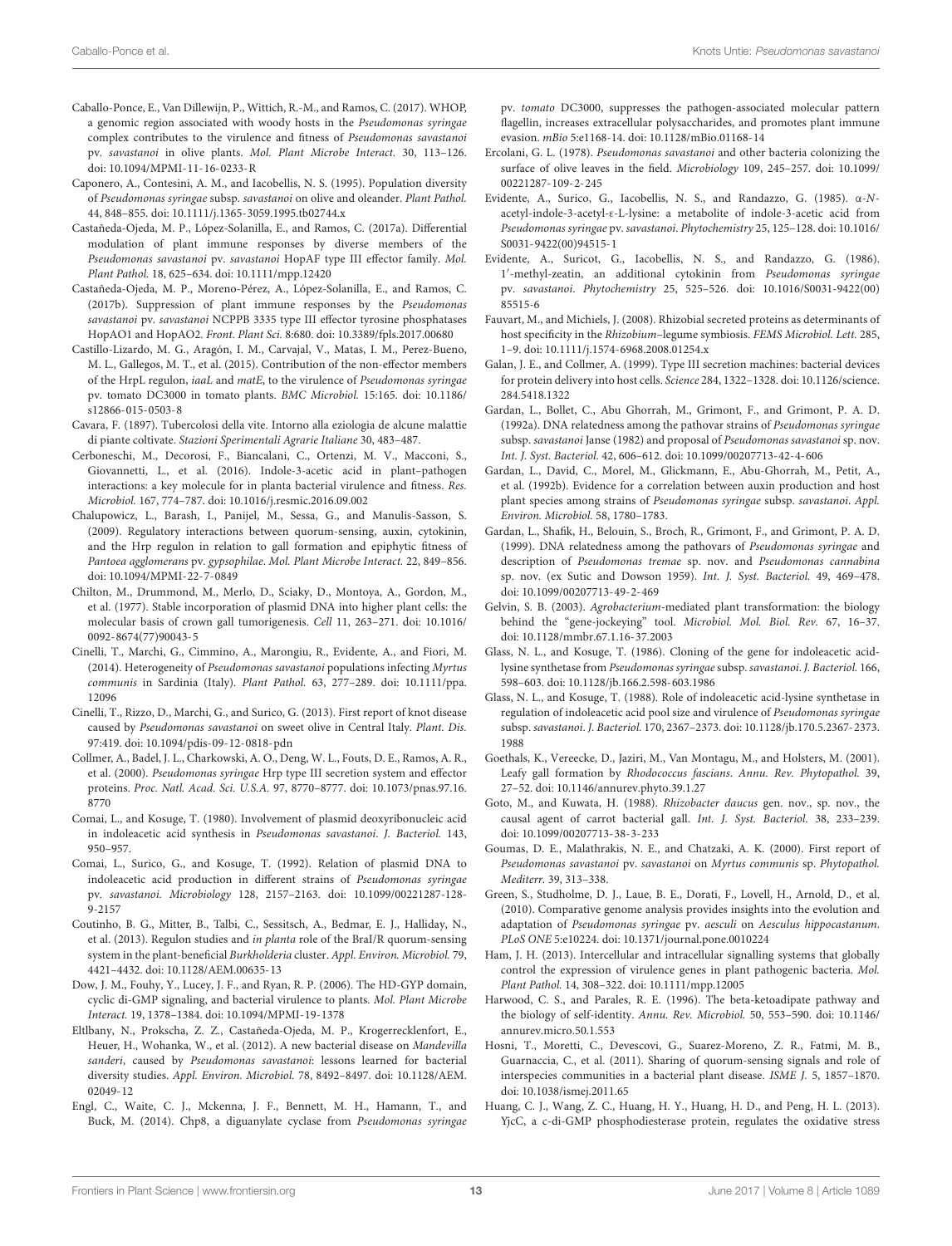response and virulence of Klebsiella pneumoniae CG43. PLoS ONE 8:e66740. [doi: 10.1371/journal.pone.0066740](https://doi.org/10.1371/journal.pone.0066740)

- <span id="page-13-24"></span>Hueck, C. J. (1998). Type III protein secretion systems in bacterial pathogens of animals and plants. Microbiol. Mol. Biol. Rev. 62, 379–433.
- <span id="page-13-19"></span>Hutzinger, O., and Kosuge, T. (1968). Microbial synthesis and degradation of indole-3-acetic acid. 3. The isolation and characterization of indole-3-acetylepsilon-L-lysine. Biochemistry 7, 601–605. [doi: 10.1021/bi00842a013](https://doi.org/10.1021/bi00842a013)
- <span id="page-13-23"></span>Hwang, H. H., Yang, F. J., Cheng, T. F., Chen, Y. C., Lee, Y. L., Tsai, Y. L., et al. (2013). The Tzs protein and exogenous cytokinin affect virulence gene expression and bacterial growth of Agrobacterium tumefaciens. Phytopathology 103, 888–899. [doi: 10.1094/PHYTO-01-13-0020-R](https://doi.org/10.1094/PHYTO-01-13-0020-R)
- <span id="page-13-0"></span>Iacobellis, N. S. (2001). "Olive knot," in Encyclopedia of Plant Pathology, eds O. C. Maloy and T. D. Murray (New York, NY: John Wiley and sons), 713–715.
- <span id="page-13-6"></span>Iacobellis, N. S., Caponero, A., and Evidente, A. (1998). Characterization of Pseudomonas syringae ssp. savastanoi strains isolated from ash. Plant Pathol. 47, 73–83. [doi: 10.1046/j.1365-3059.1998.00202.x](https://doi.org/10.1046/j.1365-3059.1998.00202.x)
- <span id="page-13-9"></span>Iacobellis, N. S., Sisto, A., Surico, G., Evidente, A., and Dimaio, E. (1994). Pathogenicity of Pseudomonas syringae subsp. savastanoi mutants defective in phytohormone production. J. Phytopathol. 140, 238–248. [doi: 10.1111/j.1439-](https://doi.org/10.1111/j.1439-0434.1994.tb04813.x) [0434.1994.tb04813.x](https://doi.org/10.1111/j.1439-0434.1994.tb04813.x)
- <span id="page-13-8"></span>Janse, J. D. (1980). Symptoms on common ash caused by Pseudomonas savastanoi and several other organisms. Acta Bot. Neerl. 29:214.
- <span id="page-13-5"></span>Janse, J. D. (1982). Pseudomonas syringae subsp. savastanoi (ex Smith) subsp. nov., nom. rev., the bacterium causing excrescences on Oleaceae and Neriurn oleander L. Int. J. Syst. Evol. Microbiol. 32, 166–169. [doi: 10.1099/00207713-32-](https://doi.org/10.1099/00207713-32-2-166) [2-166](https://doi.org/10.1099/00207713-32-2-166)
- <span id="page-13-28"></span>Jenal, U., and Malone, J. (2006). Mechanisms of cyclic-di-GMP signaling in bacteria. Annu. Rev. Genet. 40, 385–407. [doi: 10.1146/annurev.genet.40.110405.](https://doi.org/10.1146/annurev.genet.40.110405.090423) [090423](https://doi.org/10.1146/annurev.genet.40.110405.090423)
- <span id="page-13-33"></span>Jimenez-Fernandez, A., Lopez-Sanchez, A., Calero, P., and Govantes, F. (2015). The c-di-GMP phosphodiesterase BifA regulates biofilm development in Pseudomonas putida. Environ. Microbiol. Rep. 7, 78–84. [doi: 10.1111/1758-](https://doi.org/10.1111/1758-2229.12153) [2229.12153](https://doi.org/10.1111/1758-2229.12153)
- <span id="page-13-1"></span>Kawarazaki, H., Goto, M., Kato, K., Kijima, T., Kawada, H., Yamamoto, K., et al. (2009). Identification of a bacterium isolated from galls on carrot and weeds. J. Gen. Plant Pathol. 75, 235–240. [doi: 10.1007/s10327-009-0160-6](https://doi.org/10.1007/s10327-009-0160-6)
- <span id="page-13-2"></span>Kawarazaki, H., Goto, M., Kato, K., Kijima, T., and Takikawa, Y. (2012). Isolation and plant host range of Rhizobacter dauci, causal agent of carrot bacterial gall. Jpn. J. Phytopathol. 78, 293–300. [doi: 10.3186/jjphytopath.78.293](https://doi.org/10.3186/jjphytopath.78.293)
- <span id="page-13-16"></span>Kieffer, M., Neve, J., and Kepinski, S. (2010). Defining auxin response contexts in plant development. Curr. Opin. Plant Biol. 13, 12–20. [doi: 10.1016/j.pbi.2009.](https://doi.org/10.1016/j.pbi.2009.10.006) [10.006](https://doi.org/10.1016/j.pbi.2009.10.006)
- <span id="page-13-18"></span>Kosuge, T., Heskett, M. G., and Wilson, E. E. (1966). Microbial synthesis and degradation of indole-3-acetic acid. I. The conversion of L-tryptophan to indole-3-acetamide by an enzyme system from Pseudomonas savastanoi. J. Biol. Chem. 241, 3738–3744.
- <span id="page-13-30"></span>Krasteva, P. V., Giglio, K. M., and Sondermann, H. (2012). Sensing the messenger: the diverse ways that bacteria signal through c-di-GMP. Protein Sci. 21, 929–948. [doi: 10.1002/pro.2093](https://doi.org/10.1002/pro.2093)
- <span id="page-13-32"></span>Kuchma, S. L., Brothers, K. M., Merritt, J. H., Liberati, N. T., Ausubel, F. M., and O'Toole, G. A. (2007). BifA, a cyclic-Di-GMP phosphodiesterase, inversely regulates biofilm formation and swarming motility by Pseudomonas aeruginosa PA14. J. Bacteriol. 189, 8165–8178. [doi: 10.1128/JB.00586-07](https://doi.org/10.1128/JB.00586-07)
- <span id="page-13-15"></span>Kudoyarova, G. R., Melentiev, A. I., Martynenko, E. V., Timergalina, L. N., Arkhipova, T. N., Shendel, G. V., et al. (2014). Cytokinin producing bacteria stimulate amino acid deposition by wheat roots. Plant Physiol. Biochem. 83, 285–291. [doi: 10.1016/j.plaphy.2014.08.015](https://doi.org/10.1016/j.plaphy.2014.08.015)
- <span id="page-13-4"></span>Lamichhane, J. R., Varvaro, L., Parisi, L., Audergon, J.-M., and Morris, C. E. (2014). "Disease and frost damage of woody plants caused by Pseudomonas syringae: seeing the forest for the trees," in Advances in Agronomy, Vol. 126, ed. D. L. Sparks (San Diego, CA: Academic Press Inc.), 235–295. [doi: 10.1016/b978-0-](https://doi.org/10.1016/b978-0-12-800132-5.00004-3) [12-800132-5.00004-3](https://doi.org/10.1016/b978-0-12-800132-5.00004-3)
- <span id="page-13-29"></span>Lee, H. S., Gu, F., Ching, S. M., Lam, Y., and Chua, K. L. (2010). CdpA is a Burkholderia pseudomallei cyclic di-GMP phosphodiesterase involved in autoaggregation, flagellum synthesis, motility, biofilm formation, cell invasion, and cytotoxicity. Infect. Immun. 78, 1832–1840. [doi: 10.1128/iai.00446-09](https://doi.org/10.1128/iai.00446-09)
- <span id="page-13-36"></span>Loake, G., and Grant, M. (2007). Salicylic acid in plant defence—the players and protagonists. Curr. Opin. Plant Biol. 10, 466–472. [doi: 10.1016/j.pbi.2007.08.008](https://doi.org/10.1016/j.pbi.2007.08.008)
- <span id="page-13-14"></span>Ma, K.-W., and Ma, W. (2016). Phytohormone pathways as targets of pathogens to facilitate infection. Plant Mol. Biol. 91, 713–725. [doi: 10.1007/s11103-016-](https://doi.org/10.1007/s11103-016-0452-0) [0452-0](https://doi.org/10.1007/s11103-016-0452-0)
- <span id="page-13-21"></span>MacDonald, E. M., Powell, G. K., Regier, D. A., Glass, N. L., Roberto, F., Kosuge, T., et al. (1986). Secretion of zeatin, ribosylzeatin, and ribosyl-1"-methylzeatin by Pseudomonas savastanoi. Plant Physiol. 82, 742–747. [doi: 10.1104/pp.82.3.742](https://doi.org/10.1104/pp.82.3.742)
- <span id="page-13-17"></span>Magie, A. R., Wilson, E. E., and Kosuge, T. (1963). Indoleacetamide as an intermediate in the synthesis of indoleacetic acid in Pseudomonas savastanoi. Science 141, 1281–1282. [doi: 10.1126/science.141.3587.1281](https://doi.org/10.1126/science.141.3587.1281)
- <span id="page-13-12"></span>Maldonado-González, M. M., Prieto, P., Ramos, C., and Mercado-Blanco, J. (2013). From the root to the stem: interaction between the biocontrol root endophyte Pseudomonas fluorescens PICF7 and the pathogen Pseudomonas savastanoi NCPPB 3335 in olive knots. Microb. Biotechnol. 6, 275–287. [doi: 10.1111/1751-](https://doi.org/10.1111/1751-7915.12036) [7915.12036](https://doi.org/10.1111/1751-7915.12036)
- <span id="page-13-22"></span>Manulis, S., Haviv-Chesner, A., Brandl, M. T., Lindow, S. E., and Barash, I. (1998). Differential involvement of indole-3-acetic acid biosynthetic pathways in pathogenicity and epiphytic fitness of Erwinia herbicola pv. gypsophilae. Mol. Plant Microbe Interact. 11, 634–642. [doi: 10.1094/mpmi.1998.11.7.634](https://doi.org/10.1094/mpmi.1998.11.7.634)
- <span id="page-13-34"></span>Marchi, G., Sisto, A., Cimmino, A., Andolfi, A., Cipriani, M. G., Evidente, A., et al. (2006). Interaction between Pseudomonas savastanoi pv. savastanoi and Pantoea agglomerans in olive knots. Plant Pathol. 55, 614–624. [doi: 10.1111/j.](https://doi.org/10.1111/j.1365-3059.2006.01449.x) [1365-3059.2006.01449.x](https://doi.org/10.1111/j.1365-3059.2006.01449.x)
- <span id="page-13-27"></span>Martínez-García, P. M., Rodríguez-Palenzuela, P., Arrebola, E., Carrión, V. J., Gutiérrez-Barranquero, J. A., Pérez-García, A., et al. (2015). Bioinformatics analysis of the complete genome sequence of the mango tree pathogen Pseudomonas syringae pv. syringae UMAF0158 reveals traits relevant to virulence and epiphytic lifestyle. PLoS ONE 10:e0136101. [doi: 10.1371/journal.](https://doi.org/10.1371/journal.pone.0136101) [pone.0136101](https://doi.org/10.1371/journal.pone.0136101)
- <span id="page-13-31"></span>Martínez-Gil, M., and Ramos, C. (2017). "Role of cyclic di-GMP in the bacterial virulence and evasion of the plant immunity," in Bacterial Evasion of the Host Immune System, ed. P. Escoll (Norfolk: Caister Academic Press), 197–218. [doi: 10.21775/9781910190692.08](https://doi.org/10.21775/9781910190692.08)
- <span id="page-13-11"></span>Matas, I. M., Castañeda-Ojeda, M. P., Aragón, I. M., Antúnez-Lamas, M., Murillo, J., Rodríguez-Palenzuela, P., et al. (2014). Translocation and functional analysis of Pseudomonas savastanoi pv. savastanoi NCPPB 3335 Type III secretion system effectors reveals two novel effector families of the Pseudomonas syringae complex. Mol. Plant Microbe Interact. 27, 424–436. [doi: 10.1094/](https://doi.org/10.1094/MPMI-07-13-0206-R) [MPMI-07-13-0206-R](https://doi.org/10.1094/MPMI-07-13-0206-R)
- <span id="page-13-10"></span>Matas, I. M., Lambertsen, L., Rodríguez-Moreno, L., and Ramos, C. (2012). Identification of novel virulence genes and metabolic pathways required for full fitness of Pseudomonas savastanoi pv. savastanoi in olive (Olea europaea) knots. New Phytol. 196, 1182–1196. [doi: 10.1111/j.1469-8137.2012.](https://doi.org/10.1111/j.1469-8137.2012.04357.x) [04357.x](https://doi.org/10.1111/j.1469-8137.2012.04357.x)
- <span id="page-13-20"></span>Matas, I. M., Pérez-Martínez, I., Quesada, J. M., Rodríguez-Herva, J. J., Penyalver, R., and Ramos, C. (2009). Pseudomonas savastanoi pv. savastanoi contains two iaaL paralogs, one of which exhibits a variable number of a trinucleotide (TAC) tandem repeat. Appl. Environ. Microbiol. 75, 1030–1035. [doi: 10.1128/AEM.01572-08](https://doi.org/10.1128/AEM.01572-08)
- <span id="page-13-7"></span>Mirik, M., Aysan, Y., and Sahin, F. (2011). Characterization of Pseudomonas savastanoi pv. savastanoi strains isolated from several host plants in Turkey and report of fontanesia as a new host. J. Plant Pathol. 93, 263–270.
- <span id="page-13-35"></span>Moretti, C., Hosni, T., Vandemeulebroecke, K., Brady, C., De Vos, P., Buonaurio, R., et al. (2011). Erwinia oleae sp. nov., isolated from olive knots caused by Pseudomonas savastanoi pv. savastanoi. Int. J. Syst. Evol. Microbiol. 61, 2745–2752. [doi: 10.1099/ijs.0.026336-0](https://doi.org/10.1099/ijs.0.026336-0)
- <span id="page-13-26"></span>Mucyn, T. S., Yourstone, S., Lind, A. L., Biswas, S., Nishimura, M. T., Baltrus, D. A., et al. (2014). Variable suites of non-effector genes are co-regulated in the Type III secretion virulence regulon across the Pseudomonas syringae phylogeny. PLoS Pathog. 10:e1003807. [doi: 10.1371/journal.ppat.1003807](https://doi.org/10.1371/journal.ppat.1003807)
- <span id="page-13-3"></span>Nowell, R. W., Green, S., Laue, B. E., and Sharp, P. M. (2014). The extent of genome flux and its role in the differentiation of bacterial lineages. Genome Biol. Evol. 6, 1514–1529. [doi: 10.1093/gbe/evu123](https://doi.org/10.1093/gbe/evu123)
- <span id="page-13-25"></span>Nowell, R. W., Laue, B. E., Sharp, P. M., and Green, S. (2016). Comparative genomics reveals genes significantly associated with woody hosts in the plant pathogen Pseudomonas syringae. Mol. Plant Pathol. 17, 1409–1424. [doi: 10.](https://doi.org/10.1111/mpp.12423) [1111/mpp.12423](https://doi.org/10.1111/mpp.12423)
- <span id="page-13-13"></span>O'Brien, J. A., and Benková, E. (2013). Cytokinin cross-talking during biotic and abiotic stress responses. Front. Plant Sci. 4:451. [doi: 10.3389/fpls.2013.00451](https://doi.org/10.3389/fpls.2013.00451)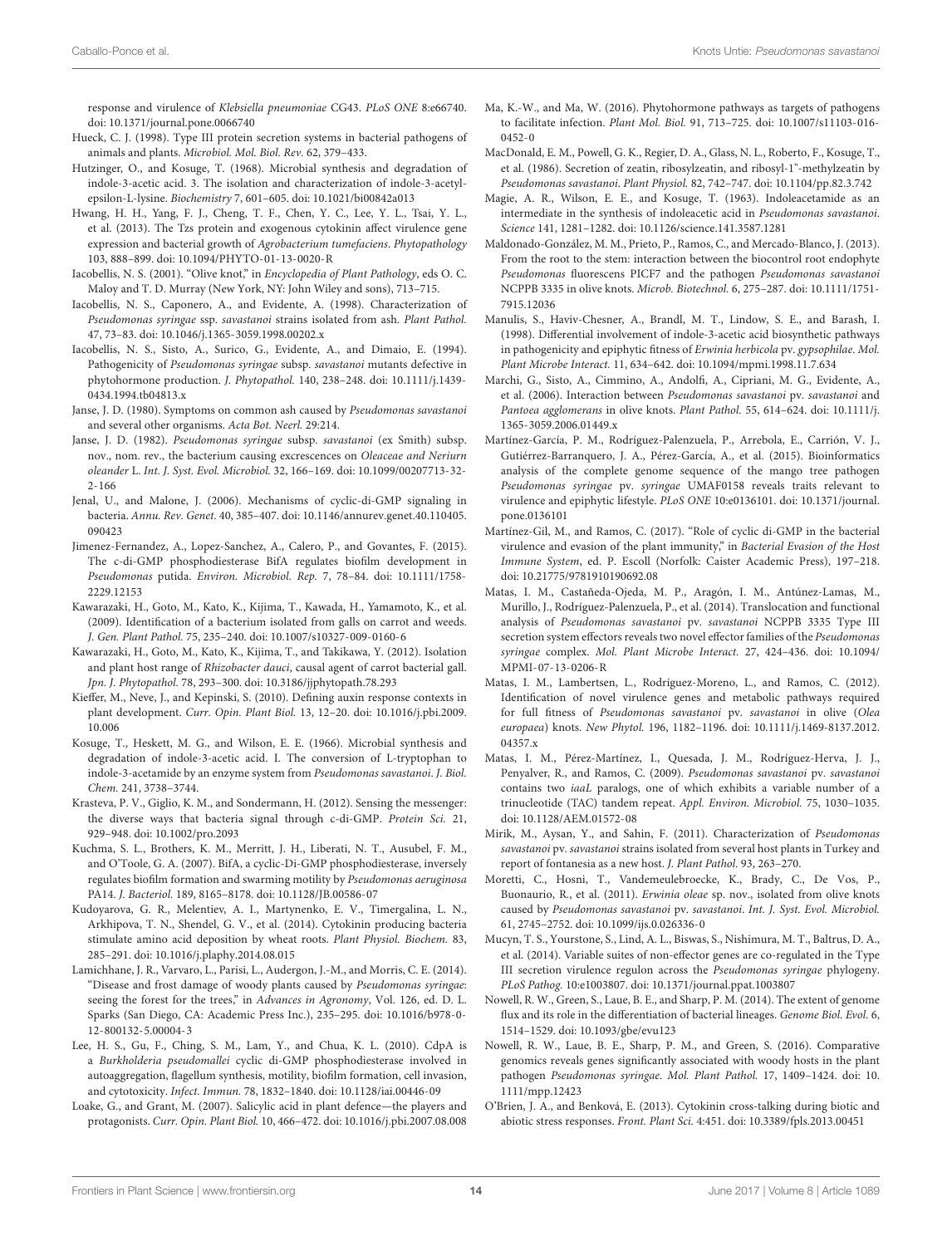- <span id="page-14-19"></span>Palm, C. J., Gaffney, T., and Kosuge, T. (1989). Cotranscription of genes encoding indoleacetic acid production in Pseudomonas syringae subsp. savastanoi. J. Bacteriol. 171, 1002–1009. [doi: 10.1128/jb.171.2.1002-1009.1989](https://doi.org/10.1128/jb.171.2.1002-1009.1989)
- <span id="page-14-38"></span>Passos da Silva, D., Castañeda-Ojeda, M. P., Moretti, C., Buonaurio, R., Ramos, C., and Venturi, V. (2014). Bacterial multispecies studies and microbiome analysis of a plant disease. Microbiology 160, 556–566. [doi: 10.1099/mic.0.](https://doi.org/10.1099/mic.0.074468-0) [074468-0](https://doi.org/10.1099/mic.0.074468-0)
- <span id="page-14-16"></span>Patten, C. L., Blakney, A. J., and Coulson, T. J. (2013). Activity, distribution and function of indole-3-acetic acid biosynthetic pathways in bacteria. Crit. Rev. Microbiol. 39, 395–415. [doi: 10.3109/1040841X.2012.716819](https://doi.org/10.3109/1040841X.2012.716819)
- <span id="page-14-28"></span>Pei, J., and Grishin, N. V. (2001). GGDEF domain is homologous to adenylyl cyclase. Proteins 42, 210–216. [doi: 10.1002/1097-0134\(20010201\)42:2<210::](https://doi.org/10.1002/1097-0134(20010201)42:2<210::AID-PROT80<3.0.CO;2-8) [AID-PROT80<3.0.CO;2-8](https://doi.org/10.1002/1097-0134(20010201)42:2<210::AID-PROT80<3.0.CO;2-8)
- <span id="page-14-12"></span>Pérez-Martínez, I., Rodríguez-Moreno, L., Lambertsen, L., Matas, I. M., Murillo, J., Tegli, S., et al. (2010). Fate of a Pseudomonas savastanoi pv. savastanoi type III secretion system mutant in olive plants (Olea europaea L.). Appl. Environ. Microbiol. 76, 3611–3619. [doi: 10.1128/AEM.00133-10](https://doi.org/10.1128/AEM.00133-10)
- <span id="page-14-20"></span>Pérez-Martínez, I., Zhao, Y., Murillo, J., Sundin, G. W., and Ramos, C. (2008). Global genomic analysis of Pseudomonas savastanoi pv. savastanoi plasmids. J. Bacteriol. 190, 625–635. [doi: 10.1128/JB.01067-07](https://doi.org/10.1128/JB.01067-07)
- <span id="page-14-13"></span>Perez-Mendoza, D., Aragón, I. M., Prada-Ramirez, H. A., Romero-Jimenez, L., Ramos, C., Gallegos, M. T., et al. (2014). Responses to elevated c-di-GMP levels in mutualistic and pathogenic plant-interacting bacteria. PLoS ONE 9:e91645. [doi: 10.1371/journal.pone.0091645](https://doi.org/10.1371/journal.pone.0091645)
- <span id="page-14-37"></span>Pettersen, R. C. (1984). "The chemical composition of wood," in The Chemistry of Solid Wood, ed. R. M. Rowell (Washington, DC: American Chemical Society), 57–126. [doi: 10.1021/ba-1984-0207.ch002](https://doi.org/10.1021/ba-1984-0207.ch002)
- <span id="page-14-34"></span>Pfeilmeier, S., Saur, I. M., Rathjen, J. P., Zipfel, C., and Malone, J. G. (2016). High levels of cyclic-di-GMP in plant-associated Pseudomonas correlate with evasion of plant immunity. Mol. Plant Pathol. 17, 521–531. [doi: 10.1111/mpp.12297](https://doi.org/10.1111/mpp.12297)
- <span id="page-14-0"></span>Pierce, N. B. (1891). Tuberculosis of the olive. J. Mycol. 6, 148–153. [doi: 10.2307/](https://doi.org/10.2307/3752657) [3752657](https://doi.org/10.2307/3752657)
- <span id="page-14-4"></span>Pirc, M., Ravnikar, M., and Dreo, T. (2014). First report of Pseudomonas savastanoi causing bacterial leaf spot of Mandevilla sanderi in Slovenia. Plant Dis. 99, 415–415. [doi: 10.1094/PDIS-07-14-0672-PDN](https://doi.org/10.1094/PDIS-07-14-0672-PDN)
- <span id="page-14-23"></span>Powell, G. K., and Morris, R. O. (1986). Nucleotide sequence and expression of a Pseudomonas savastanoi cytokinin biosynthetic gene: homology with Agrobacterium tumefaciens tmr and tzs loci. Nucleic Acids Res. 14, 2555–2565. [doi: 10.1093/nar/14.6.2555](https://doi.org/10.1093/nar/14.6.2555)
- <span id="page-14-35"></span>Prada-Ramirez, H. A., Perez-Mendoza, D., Felipe, A., Martinez-Granero, F., Rivilla, R., Sanjuan, J., et al. (2016). AmrZ regulates cellulose production in Pseudomonas syringae pv. tomato DC3000. Mol. Microbiol. 99, 960–977. [doi: 10.1111/mmi.13278](https://doi.org/10.1111/mmi.13278)
- <span id="page-14-1"></span>Pulawska, J. (2010). Crown gall of stone fruits and nuts, economic significance and diversity of its causal agents: tumorigenic Agrobacterium spp. J. Plant Pathol. 92, S1.87–S1.98. [doi: 10.4454/jpp.v92i1sup.2510](https://doi.org/10.4454/jpp.v92i1sup.2510)
- <span id="page-14-3"></span>Putnam, M. L., Curtis, M., Serdani, M., and Palmateer, A. J. (2010). Pseudomonas savastanoi found in association with stem galls on Mandevilla. Phytopathology 100:s104.
- <span id="page-14-7"></span>Quesada, J. M., García, A., Bertolini, E., López, M. M., and Penyalver, R. (2007). Recovery of Pseudomonas savastanoi pv. savastanoi from symptomless shoots of naturally infected olive trees. Int. Microbiol. 10, 77–84. [doi: 10.2436/20.1501.](https://doi.org/10.2436/20.1501.01.11) [01.11](https://doi.org/10.2436/20.1501.01.11)
- <span id="page-14-36"></span>Ralph, J., Lundquist, K., Brunow, G., Lu, F., Kim, H., Schatz, P. F., et al. (2004). Lignins: natural polymers from oxidative coupling of 4-hydroxyphenylpropanoids. Phytochem. Rev. 3, 29–60. [doi: 10.1023/B:PHYT.0000047809.](https://doi.org/10.1023/B:PHYT.0000047809.65444.a4) [65444.a4](https://doi.org/10.1023/B:PHYT.0000047809.65444.a4)
- <span id="page-14-2"></span>Ramos, C., Matas, I. M., Bardaji, L., Aragón, I. M., and Murillo, J. (2012). Pseudomonas savastanoi pv. savastanoi: some like it knot. Mol. Plant Pathol. 13, 998–1009. [doi: 10.1111/j.1364-3703.2012.00816.x](https://doi.org/10.1111/j.1364-3703.2012.00816.x)
- <span id="page-14-5"></span>Rodríguez-Moreno, L., Barcelo-Munoz, A., and Ramos, C. (2008). In vitro analysis of the interaction of Pseudomonas savastanoi pvs. savastanoi and nerii with micropropagated olive plants. Phytopathology 98, 815–822. [doi: 10.1094/](https://doi.org/10.1094/PHYTO-98-7-0815) [PHYTO-98-7-0815](https://doi.org/10.1094/PHYTO-98-7-0815)
- <span id="page-14-6"></span>Rodríguez-Moreno, L., Jimenez, A. J., and Ramos, C. (2009). Endopathogenic lifestyle of Pseudomonas savastanoi pv. savastanoi in olive knots. Microb. Biotechnol. 2, 476–488. [doi: 10.1111/j.1751-7915.2009.00101.x](https://doi.org/10.1111/j.1751-7915.2009.00101.x)
- <span id="page-14-21"></span>Rodríguez-Palenzuela, P., Matas, I. M., Murillo, J., Lopez-Solanilla, E., Bardaji, L., Pérez-Martínez, I., et al. (2010). Annotation and overview of the Pseudomonas savastanoi pv. savastanoi NCPPB 3335 draft genome reveals the virulence gene complement of a tumour-inducing pathogen of woody hosts. Environ. Microbiol. 12, 1604–1620. [doi: 10.1111/j.1462-2920.2010.02207.x](https://doi.org/10.1111/j.1462-2920.2010.02207.x)
- <span id="page-14-39"></span>Rojas, A. M., de los Rios, J. E., Fischer-Le Saux, M., Jimenez, P., Reche, P., Bonneau, S., et al. (2004). Erwinia toletana sp. nov., associated with Pseudomonas savastanoi-induced tree knots. Int. J. Syst. Evol. Microbiol. 54, 2217–2222. [doi: 10.1099/ijs.0.02924-0](https://doi.org/10.1099/ijs.0.02924-0)
- <span id="page-14-31"></span>Romling, U., Gomelsky, M., and Galperin, M. Y. (2005). C-di-GMP: the dawning of a novel bacterial signalling system. Mol. Microbiol. 57, 629–639. [doi: 10.1111/](https://doi.org/10.1111/j.1365-2958.2005.04697.x) [j.1365-2958.2005.04697.x](https://doi.org/10.1111/j.1365-2958.2005.04697.x)
- <span id="page-14-33"></span>Ryan, R. P. (2013). Cyclic di-GMP signalling and the regulation of bacterial virulence. Microbiology 159, 1286–1297. [doi: 10.1099/mic.0.068189-0](https://doi.org/10.1099/mic.0.068189-0)
- <span id="page-14-29"></span>Ryan, R. P., Lucey, J., O'donovan, K., Mccarthy, Y., Yang, L., Tolker-Nielsen, T., et al. (2009). HD-GYP domain proteins regulate biofilm formation and virulence in Pseudomonas aeruginosa. Environ. Microbiol. 11, 1126–1136. [doi: 10.1111/j.1462-2920.2008.01842.x](https://doi.org/10.1111/j.1462-2920.2008.01842.x)
- <span id="page-14-22"></span>Sakakibara, H. (2006). Cytokinins: activity, biosynthesis, and translocation. Annu. Rev. Plant Biol. 57, 431–449. [doi: 10.1146/annurev.arplant.57.032905.105231](https://doi.org/10.1146/annurev.arplant.57.032905.105231)
- <span id="page-14-14"></span>Santner, A., and Estelle, M. (2009). Recent advances and emerging trends in plant hormone signalling. Nature 459, 1071–1078. [doi: 10.1038/nature08122](https://doi.org/10.1038/nature08122)
- <span id="page-14-24"></span>Schulmeyer, K. H., and Yahr, T. L. (2017). Post-transcriptional regulation of type III secretion in plant and animal pathogens. Curr. Opin. Microbiol. 36, 30–36. [doi: 10.1016/j.mib.2017.01.009](https://doi.org/10.1016/j.mib.2017.01.009)
- <span id="page-14-11"></span>Sisto, A., Cipriani, M. G., and Morea, M. (2004). Knot formation caused by Pseudomonas syringae subsp. savastanoi on olive plants is hrp-dependent. Phytopathology 94, 484–489. [doi: 10.1094/PHYTO.2004.94.5.484](https://doi.org/10.1094/PHYTO.2004.94.5.484)
- <span id="page-14-26"></span>Sisto, A., Morea, M., Zaccaro, F., Palumbo, G., and Iacobellis, N. S. (1999). Isolation and characterization of Pseudomonas syringae subsp. savastanoi mutants defective in hypersensitive response elicitation and pathogenicity. J. Phytopathol. 147, 321–330. [doi: 10.1046/j.1439-0434.1999.00398.x](https://doi.org/10.1046/j.1439-0434.1999.00398.x)
- <span id="page-14-18"></span>Smidt, M., and Kosuge, T. (1978). The role of indole-3-acetic acid accumulation by alpha methyl tryptophan-resistant mutants of Pseudomonas savastanoi in gall formation on oleanders. Physiol. Plant Pathol. 13, 203–213. [doi: 10.1016/0048-](https://doi.org/10.1016/0048-4059(78)90035-8) [4059\(78\)90035-8](https://doi.org/10.1016/0048-4059(78)90035-8)
- <span id="page-14-10"></span>Soby, S., Kirkpatrick, B., and Kosuge, T. (1991). Chemotaxis of Pseudomonas syringae subsp. savastanoi virulence mutants. Appl. Environ. Microbiol. 57, 2918–2920.
- <span id="page-14-32"></span>Sondermann, H., Shikuma, N. J., and Yildiz, F. H. (2012). You've come a long way: c-di-GMP signaling. Curr. Opin. Microbiol. 15, 140–146. [doi: 10.1016/j.](https://doi.org/10.1016/j.mib.2011.12.008) [mib.2011.12.008](https://doi.org/10.1016/j.mib.2011.12.008)
- <span id="page-14-15"></span>Spaepen, S., and Vanderleyden, J. (2011). Auxin and plant-microbe interactions. Cold Spring Harb. Perspect. Biol. 3:a001438. [doi: 10.1101/cshperspect.a001438](https://doi.org/10.1101/cshperspect.a001438)
- <span id="page-14-17"></span>Spaepen, S., Vanderleyden, J., and Remans, R. (2007). Indole-3-acetic acid in microbial and microorganism-plant signaling. FEMS Microbiol. Rev. 31, 425– 448. [doi: 10.1111/j.1574-6976.2007.00072.x](https://doi.org/10.1111/j.1574-6976.2007.00072.x)
- <span id="page-14-40"></span>Subramoni, S., and Venturi, V. (2009). LuxR-family 'solos': bachelor sensors/regulators of signalling molecules. Microbiology 155, 1377–1385. [doi: 10.1099/mic.0.026849-0](https://doi.org/10.1099/mic.0.026849-0)
- <span id="page-14-30"></span>Sultan, S. Z., Pitzer, J. E., Boquoi, T., Hobbs, G., Miller, M. R., and Motaleb, M. A. (2011). Analysis of the HD-GYP domain cyclic dimeric GMP phosphodiesterase reveals a role in motility and the enzootic life cycle of Borrelia burgdorferi. Infect. Immun. 79, 3273–3283. [doi: 10.1128/IAI.](https://doi.org/10.1128/IAI.05153-11) [05153-11](https://doi.org/10.1128/IAI.05153-11)
- <span id="page-14-8"></span>Surico, G. (1977). Histological observations on tumours of olive knot. Phytopathol. Mediterr. 16, 106–125.
- <span id="page-14-9"></span>Surico, G., Iacobellis, N. S., and Sisto, A. (1985). Studies on the role of indole-3 acetic acid and cytokinins in the formation of knots on olive and oleander plants by Pseudomonas syringae pv. savastanoi. Physiol. Plant Pathol. 26, 309–320. [doi: 10.1016/0048-4059\(85\)90006-2](https://doi.org/10.1016/0048-4059(85)90006-2)
- <span id="page-14-27"></span>Tamayo, R., Pratt, J. T., and Camilli, A. (2007). Roles of cyclic diguanylate in the regulation of bacterial pathogenesis. Annu. Rev. Microbiol. 61, 131–148. [doi: 10.1146/annurev.micro.61.080706.093426](https://doi.org/10.1146/annurev.micro.61.080706.093426)
- <span id="page-14-25"></span>Tegli, S., Gori, A., Cerboneschi, M., Cipriani, M. G., and Sisto, A. (2011). Type three secretion system in Pseudomonas savastanoi pathovars: Does timing matter? Genes 2, 957–979. [doi: 10.3390/genes2040957](https://doi.org/10.3390/genes2040957)